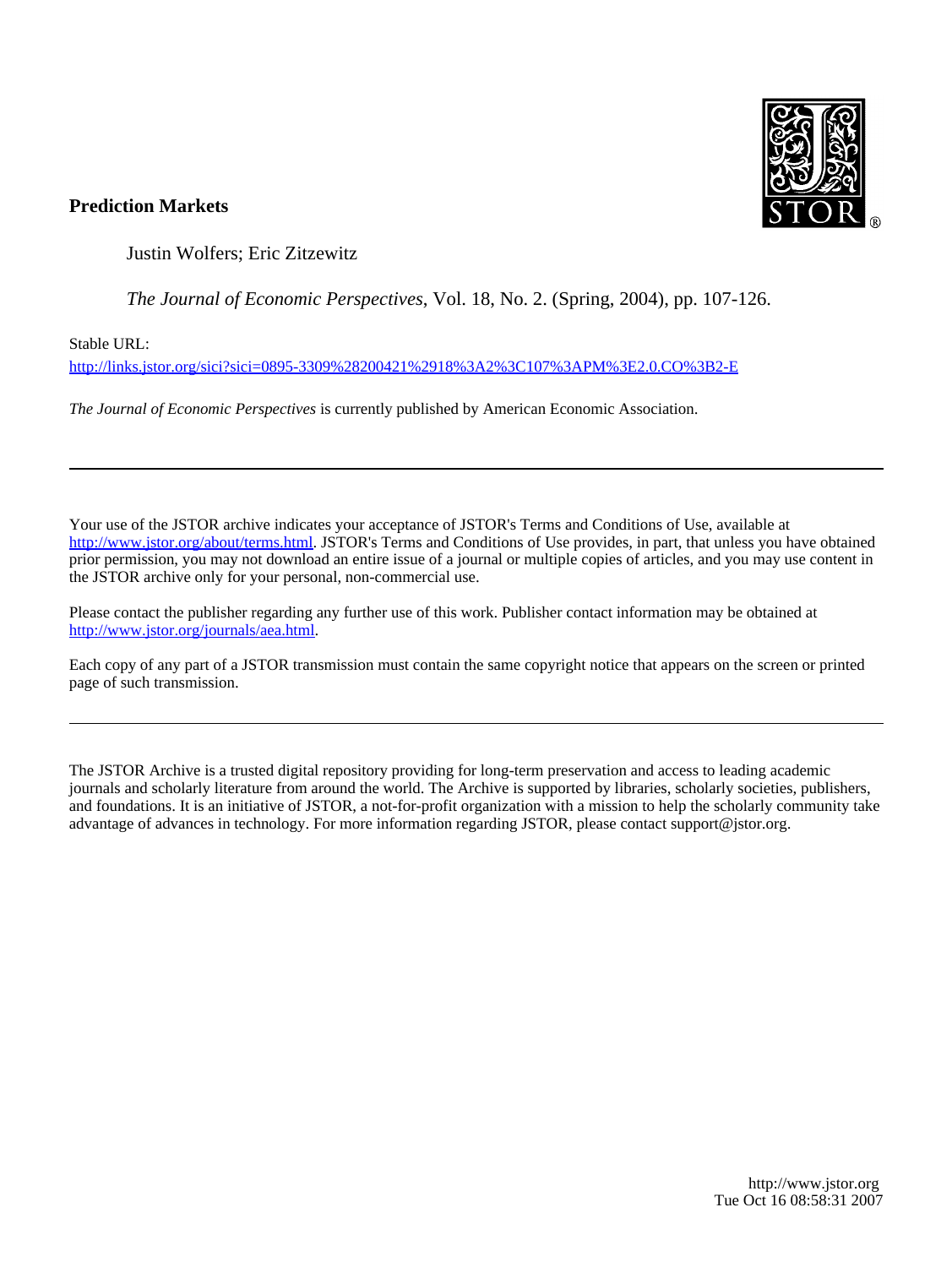# **Prediction Markets**

## Justin Wolfers and Eric Zitzewitz

n July 2003, press reports began to surface of a project within the Defense Advanced Research Projects Agency (DARPA), a research think tank within the Department of Defense, to establish a Policy Analysis Market that would allow trading in various forms of geopolitical risk. Proposed contracts were based on indices of economic health, civil stability, military disposition, conflict indicators and potentially even specific events. For example, contracts might have been based on questions like "How fast will the non-oil output of Egypt grow next year?" or "Will the U.S. military withdraw from country  $A$  in two years or less?" Moreover, the exchange would have offered combinations of contracts, perhaps combining an economic event and a political event. The concept was to discover whether trading in such contracts could help to predict future events and how connections between events were perceived. However, a political uproar followed. Critics savaged DARPA for proposing "terrorism futures," and rather than spend political capital defending a tiny program, the proposal was dropped.<sup>1</sup>

Ironically, the aftermath of the DARPA controversy provided a vivid illustration of the power of markets to provide information about probabilities of future events. An offshore betting exchange, Tradesports.com, listed a new security that would pay \$100 if the head of DARPA, Admiral John Poindexter, was ousted by the end

 $^1$  Looney (2003) provides a useful summary of both the relevant proposal and its aftermath. Further, Robin Hanson has maintained a useful archive of related news stories and government documents at **(http://hanson.gmu.edu/polic~analpismarket.html).** 

*Justin Wolfers and Eric Zitzauitz are both Assistant Professors of Business, Graduate School*  of Business, Stanford University, Stanford, California. Wolfers is also a Faculty Research Fellow, National Bureau of Economic Research, Cambridge, Massachusetts. Their webpages *are* **(http:/facultj-gsb.stnnford.edu/wolfes)** *and* **(http://faculty-gsb.stanford.edu/zitzauitz),**  *respectively.*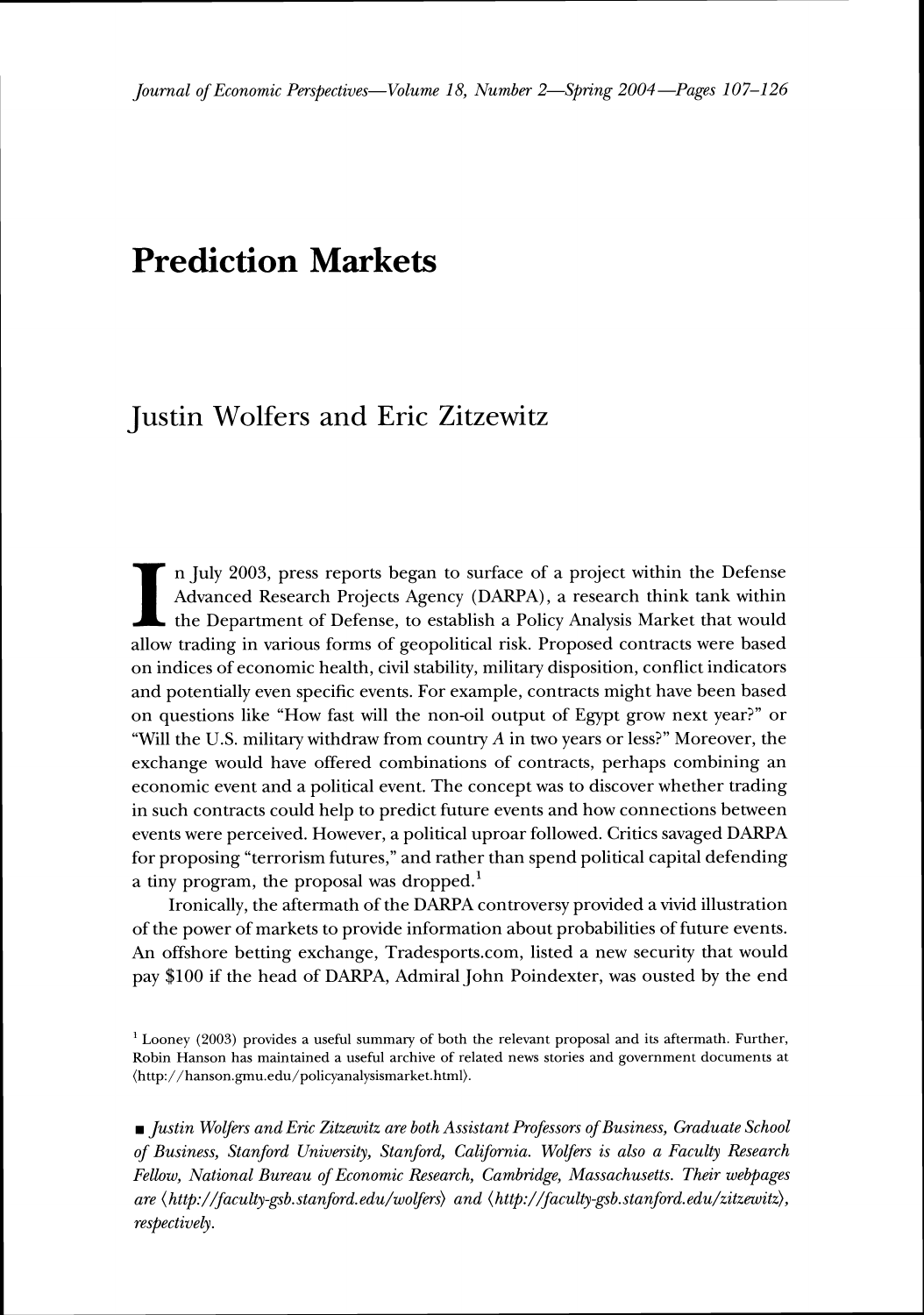of August 2003. Early trading suggested a likelihood of resignation by the end of August of 40 percent, and price fluctuations reflected ongoing news developments. Around lunchtime on July 31, reports started citing credible Pentagon insiders who claimed knowledge of an impending resignation. Within minutes of this news first surfacing (and hours before it became widely known), the price spiked to around 80. These reports left the date of Poindexter's proposed departure uncertain, which explains the remaining risk. As August dragged on, the price slowly fell back toward 50. On August 12, Poindexter then issued a letter of resignation suggesting that he would resign on August 29. On the  $12<sup>th</sup>$ , the market rose sharply, closing at a price of 96.

This anecdote describes a new-and emerging-form of financial market, often known as a prediction market, but also going by the name "information market" or "event futures." Analytically, these are markets where participants trade in contracts whose payoff depends on unknown future events. Much of the enthusiasm for prediction markets derives from the efficient markets hypothesis. In a truly efficient prediction market, the market price will be the best predictor of the event, and no combination of available polls or other information can be used to improve on the market-generated forecasts. This statement does not require that all individuals in a market be rational, as long as the marginal trade in the market is motivated by rational traders. Of course, it is unlikely that prediction markets are literally efficient, but a number of successes in these markets, both with regard to public events like presidential elections and within firms, have generated substantial interest.

Although markets designed specifically for information aggregation and revelation are our focus in this article, the line between these kinds of prediction markets and the full range of contingent commodities-from owning stock in your employer's company to betting on the Super Bowl—can become blurry. However, we will generally lean away from discussing markets where the primary focus is holding or trading risk that may be intrinsically enjoyable, as in sports betting and other gambling markets. We will also lean away from focusing on markets that are substantial enough in size to allow a significant extent of risk sharing and pooling by matching risky assets with risk-acceptant investors, like the major financial markets.<sup>2</sup> However, most contingent commodity markets involve some mix of risk sharing, fun and information transmission, so these distinctions are not impermeable.

We begin by describing the types of contracts that might be traded in prediction markets, before proceeding to survey several applications. We then draw together a rough and fairly optimistic description of what we have learned from early experiments, raise some market design issues, and conclude with some evidence on the limitations of prediction markets.

 $2^{\circ}$  For a vision of how prediction markets, if they develop sufficient liquidity, may also prove useful for those wishing to hedge against specific risks, see the discussions in Xthanasoulis, Shiller and ran Wincoop (1999) and Shiller (2003).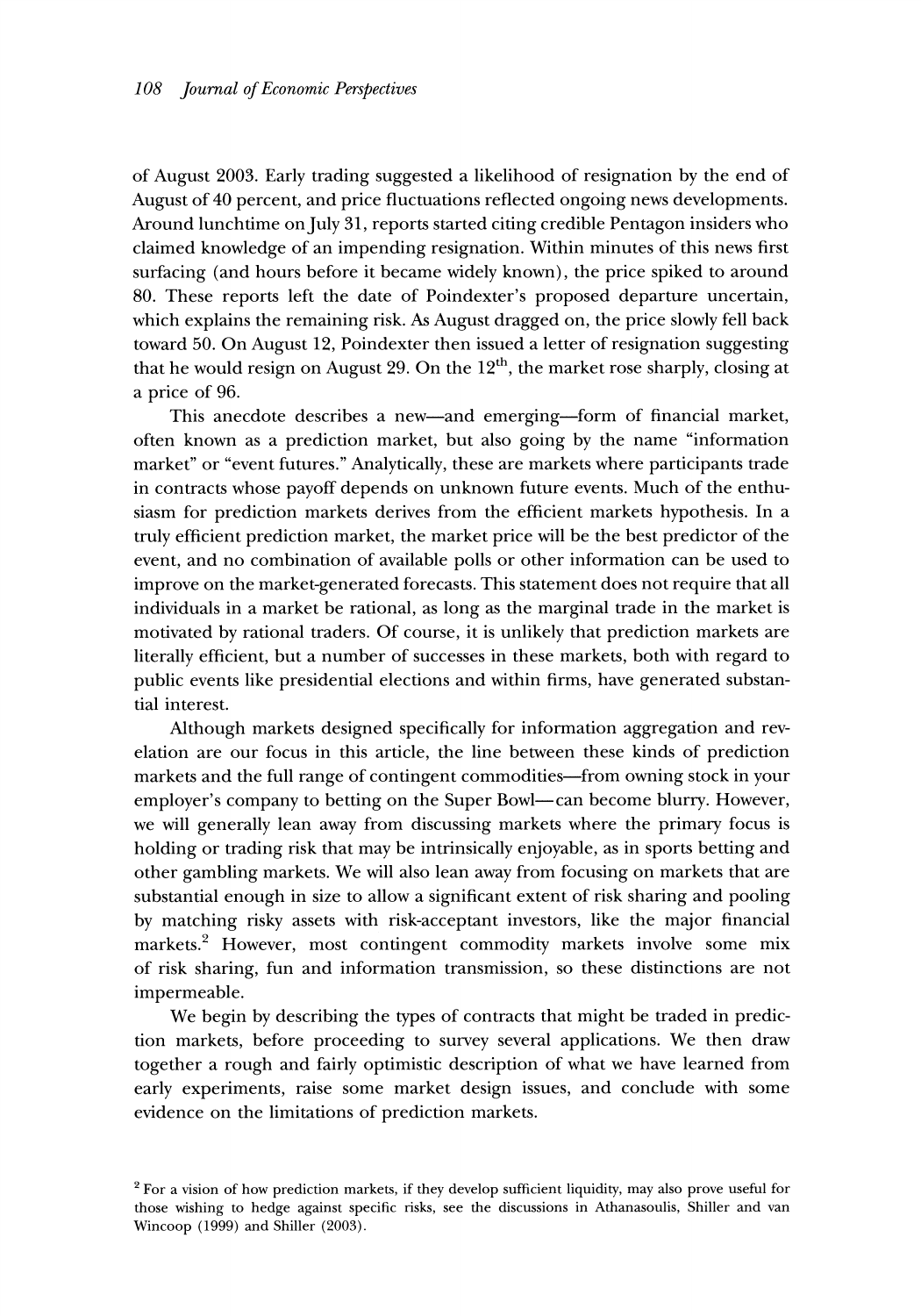## **Types of Prediction Markets**

In a prediction market, payoffs are tied to the outcomes of future events. The design of how the payoff is linked to the future event can elicit the market's expectations of a range of different parameters. We will speak as though the market is itself a representative "person" with a set of expectations. However, the reader should be warned that there are important but subtle differences between, say, the market's median expectation and the median expectation of market participants.

Table 1 summarizes the three main types of contracts. First, in a "winner-takeall" contract, the contract costs some amount *\$p* and pays off, say, \$1if and only if a specific event occurs, like a particular candidate winning an election. The price on a winner-take-all market represents the market's expectation of the probability that an event will occur (assuming risk neutrality). $<sup>3</sup>$ </sup>

Second, in an "index" contract, the amount that the contract pays varies in a continuous way based on a number that rises or falls, like the percentage of the vote received by a candidate. The price for such a contract represents the mean value that the market assigns to the outcome.

Finally, in "spread" betting, traders differentiate themselves by bidding on the cutoff that determines whether an event occurs, like whether a candidate receives more than a certain percentage of the popular vote. Another example of spread betting is point-spread betting in football, where the bet is either that one team will win by at least a certain number of points or not. In spread betting, the price of the bet is fixed, but the size of the spread can adjust. When spread betting is combined with an even-money bet (that is, winners double their money while losers receive zero), the outcome can yield the market's expectation of the median outcome, because this is only a fair bet if a payoff is as likely to occur as not.

The basic forms of these relevant contracts will reveal the market's expectation of a specific parameter: a probability, mean or median, respectively. But in addition, prediction markets can also be used to evaluate uncertainty about these expectations. For instance, consider a family of winner-take-all contracts that pay off if and only if the candidate earns 48 percent of the vote, 49 percent, 50 percent and so on. This family of winner-take-all contracts will then reveal almost the entire probability distribution of the market's expectations. A family of spread betting contracts can yield similar insights. An even-money bet in a spread contract will define the median, as explained above. But for similar reasons, a contract that costs \$4 and pays \$5 if  $y > y^*$  will elicit a value of  $y^*$  that the market believes to be a four-fifths probability, thus identifying the 80<sup>th</sup> percentile of the distribution. As a final alternative, nonlinear index contracts can also reveal more information about

 $3$  The price of a winner-take-all security is essentially a state price, which will equal an estimate of the event's probability under the assumption of risk neutrality. The sums wagered in prediction markets are typically small enough that assuming that investors are not averse to the idiosyncratic risk involved seems reasonable. But if the event in question is correlated with investors' marginal utility of wealth, then probabilities and state prices can differ. In what follows, we leave this issue aside and use the term probability to refer to risk-neutral probability.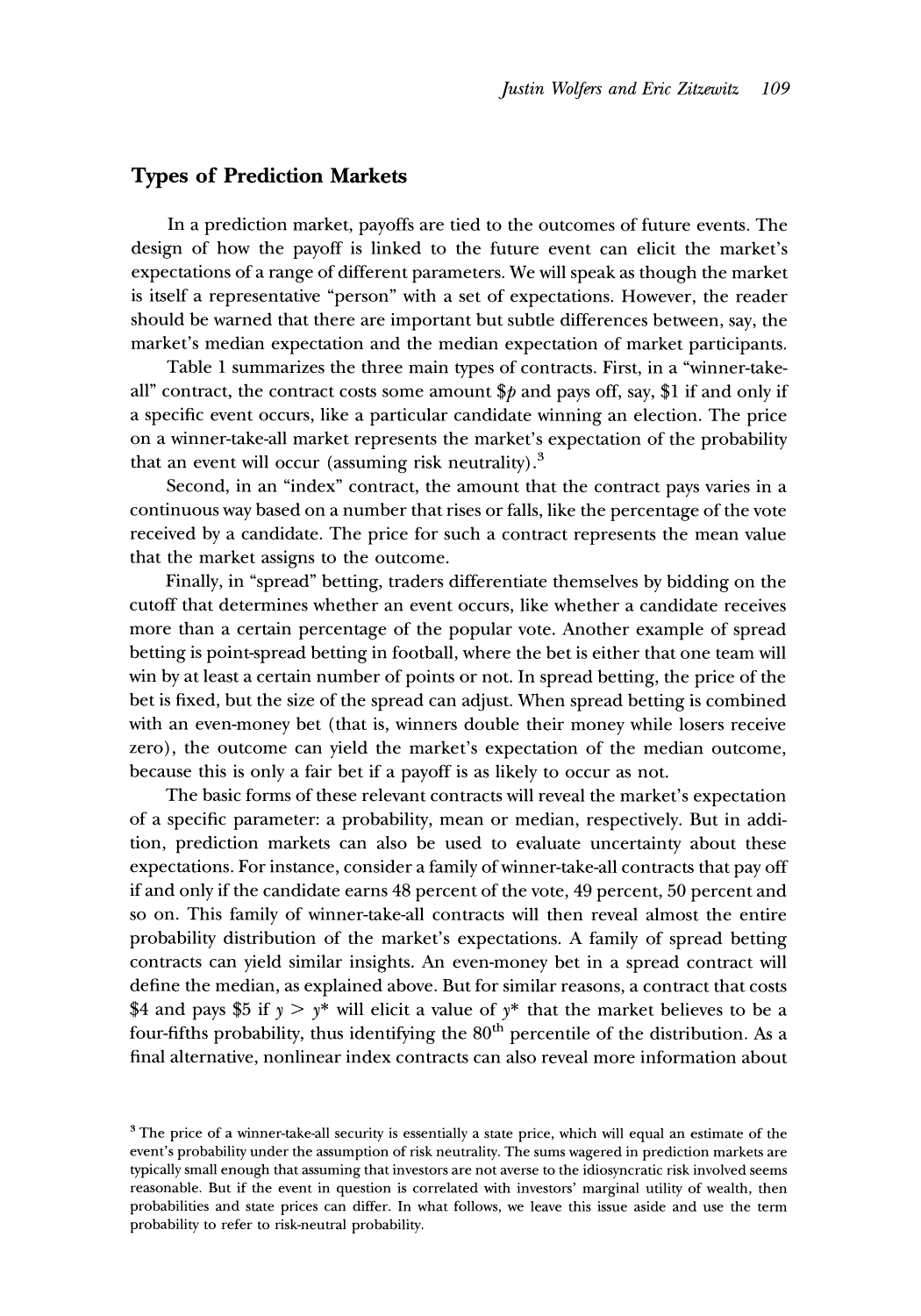| Contract        | Example                                                                                   | Details                                                                                                        | Reveals market<br>$expectation of \ldots$    |
|-----------------|-------------------------------------------------------------------------------------------|----------------------------------------------------------------------------------------------------------------|----------------------------------------------|
| Winner-take-all | Event y: Al Gore wins<br>the popular vote.                                                | Contract costs $$p$ .<br>Pays \$1 if and only if<br>event y occurs. Bid<br>according to value of $$p$ .        | Probability that<br>event y occurs, $p(y)$ . |
| Index           | Contract pays \$1 for<br>every percentage<br>point of the popular<br>vote won by Al Gore. | Contract pays $\gamma$ .                                                                                       | Mean value of<br>outcome y: $E[y]$ .         |
| Spread          | Contract pays even<br>money if Gore wins<br>more than $y^*\%$ of<br>the popular vote.     | Contract costs \$1. Pays \$2<br>if $y > y^*$ . Pays \$0<br>otherwise. Bid according<br>to the value of $y^*$ . | Median value of $\nu$ .                      |

## *Table 1*  **Contract Types: Estimating Uncertain Quantities or Probabilities**

the underlying distribution. For instance, consider a market with two index contracts, one that pays in a standard linear form and another that pays according to the square of the index,  $y^2$ . Market prices will reveal the market's expectation of  $E[y^2]$  and  $E[y]$ , which can be used to make an inference about the market's beliefs regarding the standard deviation of  $E[y]$ , more commonly known as the standard error. (Recall that the standard deviation can be expressed as  $\sqrt{(E[y^2] - E[y]^2)}$ , or the square root of the mean of the squares less the square of the means.) By the same logic, adding even more complicated index contracts can yield insight into higher-order moments of the distribution.

## **Applications and Evidence**

Perhaps the best-known prediction market among economists is the Iowa Electronic Market, run by the University of Iowa. The original Iowa experiment, run in 1988, allowed trade in a contract that would pay  $2\frac{1}{2}$  cents for each percentage point of the popular vote in the presidential election won by Bush, Dukakis or others. More recently, it has run markets based on the 2003 California gubernatorial election, the 2004 presidential election, the 2004 Democratic presidential nomination and how the Federal Reserve will alter the federal funds interest rate. Universities in other countries have also started running event markets about their own elections, like the Austrian Electronic Market run by the Vienna University of Technology or the University of British Columbia Election Stock Market that focuses on Canadian elections.

There are a growing number of web-based event markets, often run by companies that provide a range of trading and gambling services. Some prominent examples include Tradesports.com and Betfair.com, and pseudomarkets (in which participants trade virtual currency) such as Newsfutures.com and 1deosphere.com.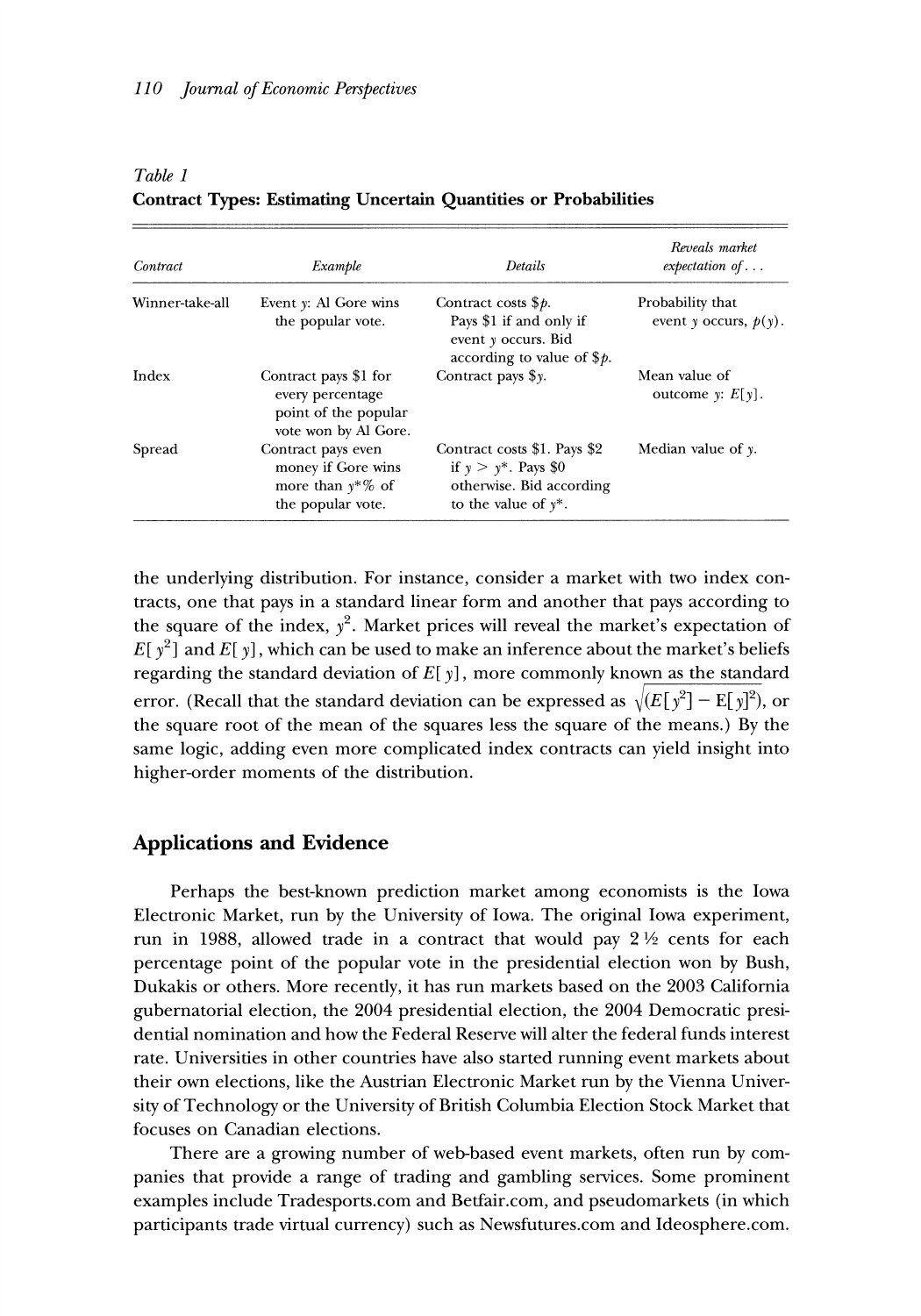## *Table 2*  **Prediction Markets**

| Market                                                                                                    | Focus                                                                                                                                                                      | Typical turnover on an<br>event $(\$US)$                                       |
|-----------------------------------------------------------------------------------------------------------|----------------------------------------------------------------------------------------------------------------------------------------------------------------------------|--------------------------------------------------------------------------------|
| <b>Iowa Electronic Markets</b><br>(www.biz.iowa.edu/iem) Run<br>by University of Iowa                     | Small-scale election markets.<br>Similar markets are run by UBC<br>(Canada) (www.esm.buc.ca) and<br>TUW (Austria)<br>$\langle$ http://ebweb.tuwien.ac.at/apsm/ $\rangle$ . | Tens of thousands of<br>dollars (Traders<br>limited to \$500<br>positions.)    |
| TradeSports<br>(www.tradesports.com) For-<br>profit company                                               | Trade in a rich set of political<br>futures, financial contracts,<br>current events, sports and<br>entertainment.                                                          | Hundreds of thousands<br>of dollars                                            |
| <b>Economic Derivatives</b><br>(www.economicderivatives.com)<br>Run by Goldman Sachs and<br>Deutsche Bank | Large-scale financial market trading<br>in the likely outcome of future<br>economic data releases.                                                                         | Hundreds of millions                                                           |
| Newsfutures<br>(www.newsfutures.com) For-<br>profit company                                               | Political, finance, current events<br>and sports markets. Also<br>technology and pharmaceutical<br>futures for specific clients.                                           | Virtual currency<br>redeemable for<br>monthly prizes (such<br>as a television) |
| Foresight Exchange<br>(www.ideosphere.com)<br>Nonprofit research group                                    | Political, finance, current events,<br>science and technology events<br>suggested by clients.                                                                              | Virtual currency                                                               |
| Hollywood Stock Exchange<br>(www.hsx.com) Owned by<br>Cantor Fitzgerald                                   | Success of movies, movie stars,<br>awards, including a related set of<br>complex derivatives and futures.<br>Data used for market research.                                | Virtual currency                                                               |

These websites often take the lead on defining a contract (as in the example of Poindexter's departure from DARPA described earlier), but then allow individuals to post their offers and to accept the offers of others.

Some prediction markets focus on economic statistics. The example of the Iowa market on the federal funds rate was mentioned earlier. More recently, Goldman Sachs and Deutsche Bank have launched markets on the likely outcome of future readings of economic statistics, including employment, retail sales, industrial production and business confidence. The Chicago Mercantile Exchange is planning to open a market in inflation futures. Some event markets also forecast private sector returns. The Hollywood Stock Exchange allows people to use virtual currency to speculate on movie-related questions like opening weekend performance, total box office returns and who will win Oscars. In several cases, private firms have found innovative ways to use prediction markets as a business forecasting tool.

Table 2 lists some of these prediction markets. Drawing on experiences with event markets, it is possible to start suggesting some generalizations about how prediction markets work, both in terms of their accuracy and whether arbitrage or market manipulation are possible.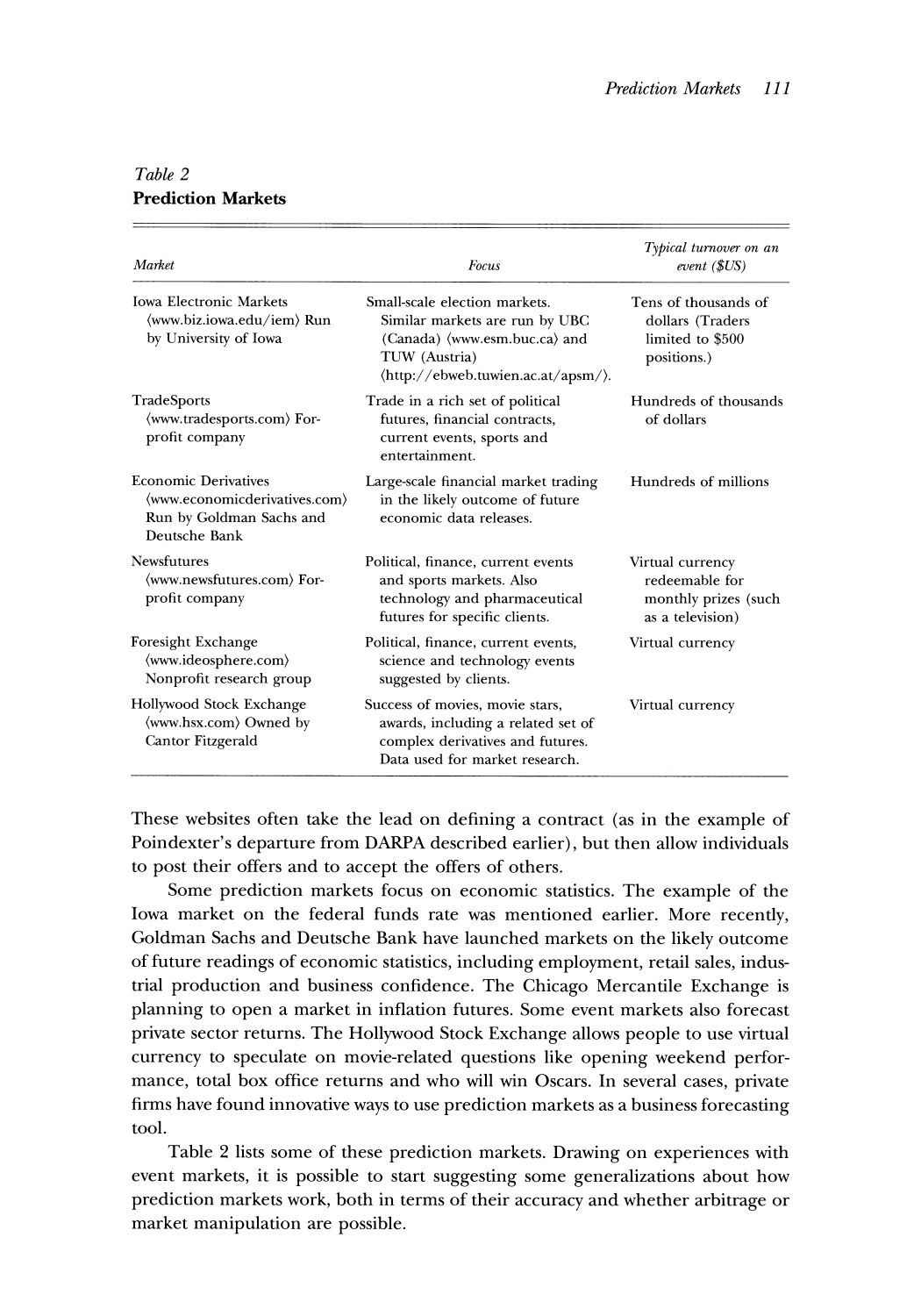

*Figure 1*  **Information Revelation Through Time** 

Source: Author's calculations based on data available at  $\langle$ http://www.biz.uiowa.edu/iem).

#### **Accuracy of Prediction Markets**

Arguably the most important issue with these markets is their performance as predictive tools. In the political domain, Berg, Forsythe, Nelson and Reitz (2001) summarize the evidence from the Iowa Electronic Markets, documenting that the market has both yielded very accurate predictions and also outperformed largescale polling organizations. Figure 1shows data from the past four U.S. presidential elections. The horizontal axis shows the number of days before the election. The vertical axis measures the average absolute deviation between the prices of index contracts linked to the two-party shares of the popular vote for each party and actual vote shares earned in the election. In the week leading up to the election, these markets have predicted vote shares for the Democratic and Republican candidates with an average absolute error of around 1.5 percentage points. By comparison, over the same four elections, the final Gallup poll yielded forecasts that erred by 2.1 percentage points. The graph also shows how the accuracy of the market prediction improves as information is revealed and absorbed as the election draws closer.

Perhaps more surprising in terms of how well prediction markets can aggregate information is the performance of markets at the level of the individual district. Typically, districts are sufficiently small that there is little interest (or funding) for local polling, yet when Australian bookmakers started betting on district-level races, Wolfers and Leigh (2002) report that they were extremely accurate.

That said, comparing the performance of markets with a mechanistic application of poll-based forecasting may not provide a particularly compelling comparison. A more relevant starting point might be to compare the predictions of markets with those of independent analysts. For an example along these lines, consider the "Saddam Security," which was a contract offered on Tradesports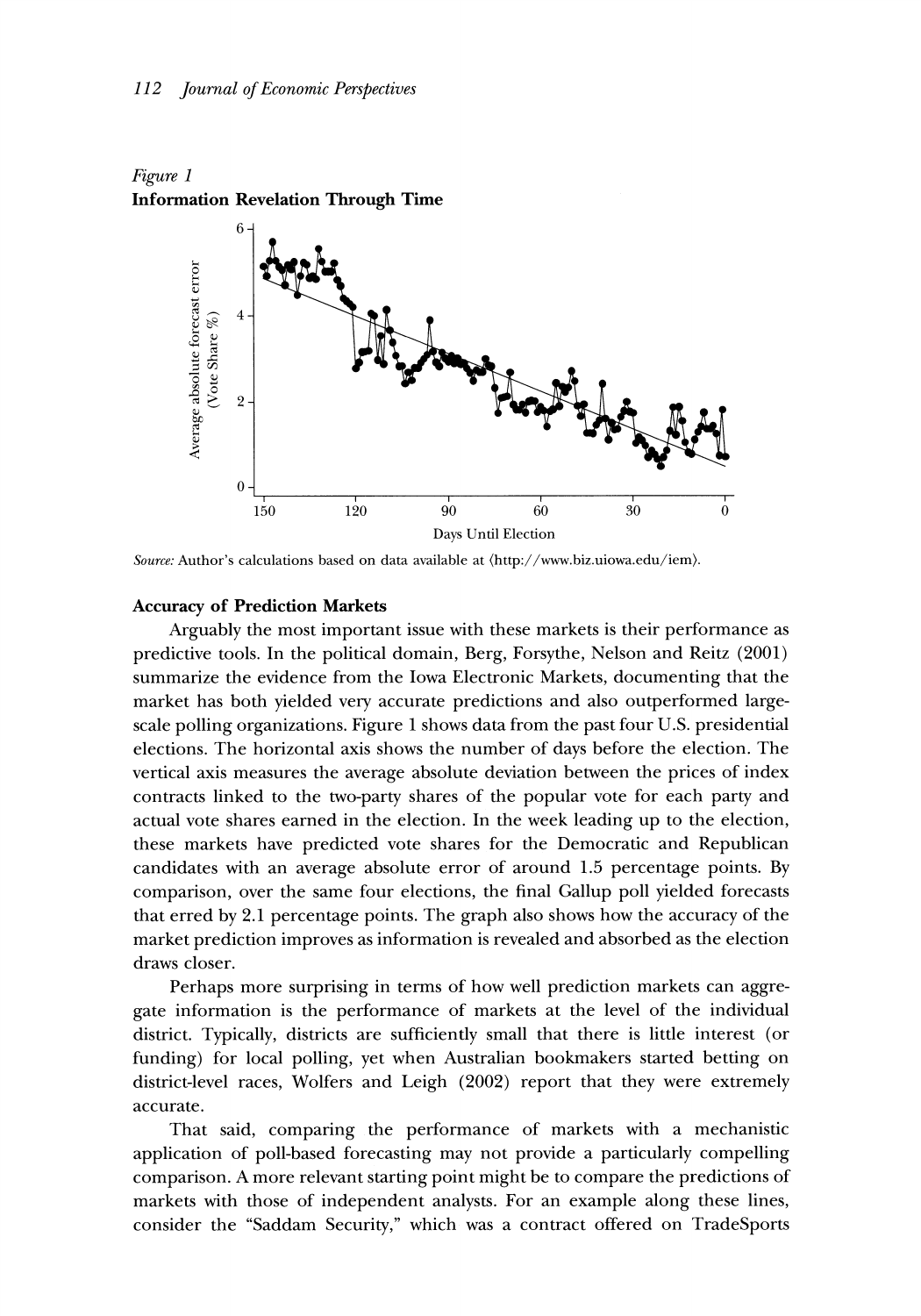

Sources: Trade-by-trade Saddam Security data provided by Tradesports.com; Saddameter from Will Saletan's daily column in Slate.com.

paying \$100 if Saddam Hussein were ousted from power by the end of June 2003. Figure 2 shows that the price of this contract moved in lockstep with two other measures: expert opinion as shown by an expert journalist's estimate of the probability of the United States going to war with Iraq; and oil prices, an obvious barometer of political strife in the Middle East.

In a corporate context, the Hollywood Stock Exchange predicts opening weekend box office success, and Figure 3 shows that these predictions have been quite accurate. Further, this market has been about as accurate at forecasting Oscar winners as an expert panel (Pennock, Lawrence, Giles and Nielsen, 2001). Some firms have also begun to experiment with internal prediction markets. An internal market at Hewlett-Packard produced more accurate forecasts of printer sales than the firm's internal processes (Chen and Plott, 2002). Ortner (1998) described an experiment at Siemens in which an internal market predicted that the firm would definitely fail to deliver on a software project on time, even when traditional planning tools suggested that the deadline could be met. M'hile the Hollywood markets have drawn many participants simply on the basis of their entertainment value, the HP and Siemens experiences suggested that motivating employees to trade was a major challenge. In each case, the firms ran real money exchanges, with only a relatively small trading population  $(20-60$  people), and subsidized partici-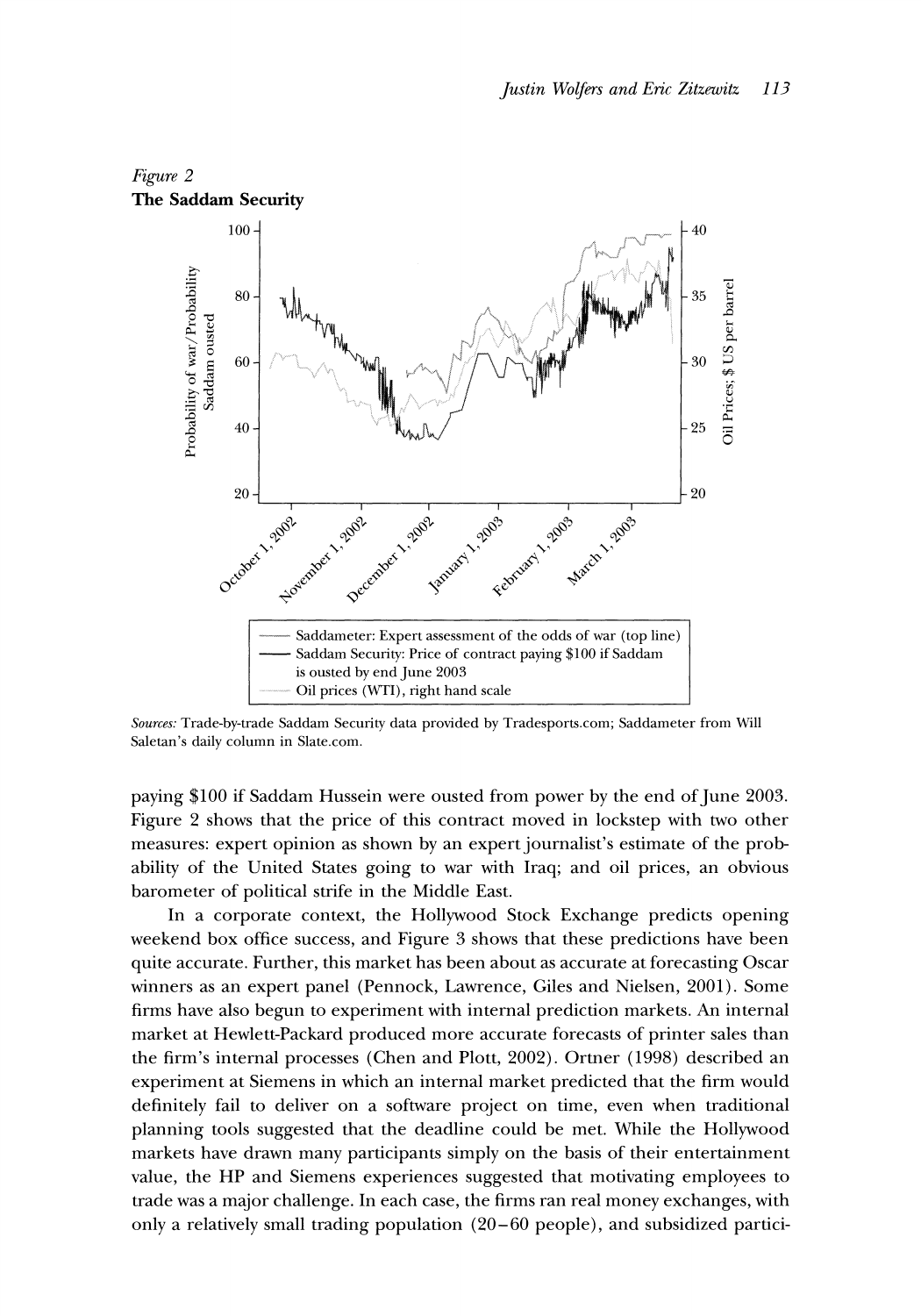



*Source*: Data from 489 movies, 2000-2003 ((http://www.hsx.com)).

pation in the market, by either endowing traders with a portfolio or matching initial deposits. The predictive performance of even these very thin markets was quite striking.

In another recent prediction market, traders in "Economic Derivatives" predict the likelihood that economic data released later in the week will take on specific values. The traditional approach to aggregating forecasts is simply to take an average or a "consensus estimate" from a survey of 50 or so professional forecasters. We now have data from the first year of operation of these markets. Table **3** analyzes these early outcomes, comparing average market and consensus forecasts of three variables: total nonfarm payrolls data released by the Bureau of Labor Statistics; retail trade data (excluding autos) released by the Bureau of the Census; and business confidence as measured by the Institute for Supply Management's sunrey of manufacturing purchasing managers. The market-based predictions of these economic indicators are always extremely close to the corresponding "consensus" forecast, and hence, the two estimates are highly correlated. There are no statistically (or economically) meaningful differences in forecast performancemeasured as either the correlation with actual outcomes, or in terms of average absolute forecast errors. That said, this early sample is sufficiently small that precise conclusions are difficult to draw.

Interestingly, these markets yield not just a point estimate for each economic indicator, but involve a menu of ten to 20 winner-take-all contracts as to whether the indicator will take on specific values. This family of contracts reveals an approximation to the full probability distribution of market expectations. Consequently, we can calculate the level of uncertainty surrounding specific point estimates. One measure of uncertainty is the expected absolute forecast error (although calculations using standard deviation provide the same qualitative results). The market-based assessments of uncertainty are shown in the last line of panel B.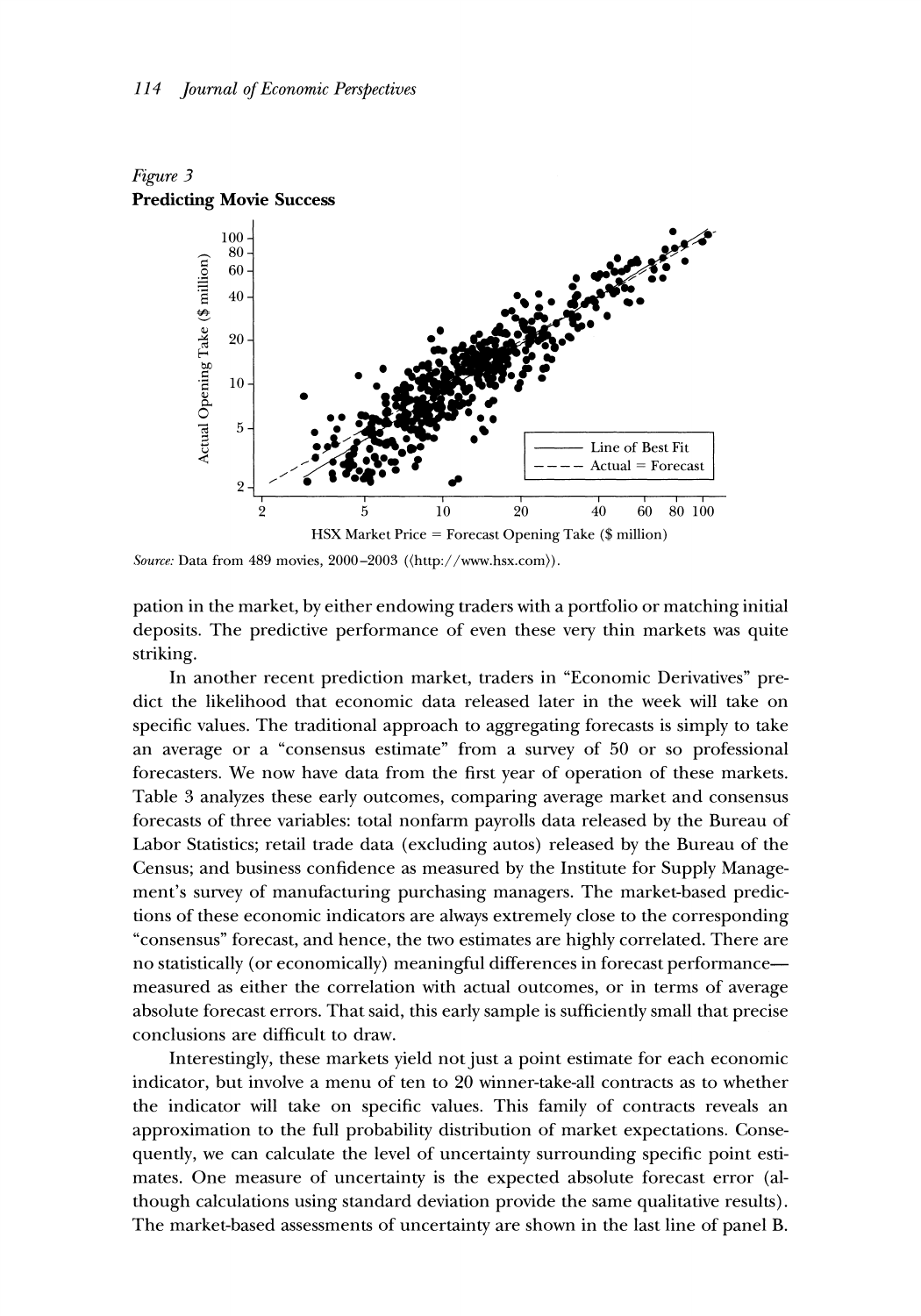1.96

11

|                                                                                   | Nonfarm payrolls<br>(monthly change, '000s) | Retail trade<br>$(ex\, autos)$<br>(monthly change, $\%$ ) | ISM manufacturing<br>purchasing<br>$managers\prime\ index$ |
|-----------------------------------------------------------------------------------|---------------------------------------------|-----------------------------------------------------------|------------------------------------------------------------|
| Panel A: Correlations                                                             |                                             |                                                           |                                                            |
| Corr(Market, Consensus)                                                           | 0.91                                        | 0.94                                                      | 0.95                                                       |
| Corr (Consensus, Actual)                                                          | 0.26                                        | 0.70                                                      | 0.83                                                       |
| Corr(Market, Actual)                                                              | 0.22                                        | 0.73                                                      | 0.91                                                       |
| Panel B: Mean absolute error                                                      |                                             |                                                           |                                                            |
| Consensus                                                                         | 71.1                                        | 0.45                                                      | 1.10                                                       |
| Market (empirical)                                                                | 72.2                                        | 0.46                                                      | 1.07                                                       |
| Market (implied expectation)                                                      | 65.7                                        | 0.34                                                      | 1.58                                                       |
| Panel C: Standard deviation of<br>forecast errors<br>(Standard error of forecast) |                                             |                                                           |                                                            |
| Consensus                                                                         | 99.2                                        | 0.55                                                      | 1.12                                                       |
| Market (empirical)                                                                | 97.3                                        | 0.58                                                      | 1.20                                                       |

## *Table* **3 Predicting Economic Outcomes: Comparing Market-Aggregated Forecasts with Consensus Surveys**

*Notes:* "Market" = market-implied mean forecast from  $\langle$ http://www.economicderivatives.com). "Consensus" = average of around 50 forecasters from  $\langle$ http://www.briefing.com $\rangle$ . "Actual" = Preliminary estimates from original press releases (BLS, Census, ISM).

0.42

12

81.1

16

Market (implied expectation)

Sample size

Comparing these implied expectations with outcomes in the first two rows of panel B suggests that the market-based assessments of uncertainty are of about the right magnitude. Finally, one can compare the implied standard errors of the forecasts with the reported standard errors of the statistics that the market is attempting to forecast. For instance, the Census Bureau reports that the change in retail trade is estimated with a standard error of around 0.5 percent, while the standard error implied by the prediction market is 0.42 percent. Taken literally, this suggests that the market believes that it is less uncertain about the Census Bureau estimate than the Census Bureau is. $4$  Such results suggest either that the statistical agencies' errors are predictable, that their standard error estimates are (slightly) upwardly biased, or that traders are overconfident.

<sup>4</sup> A similar comparison can be made for nonfarm payrolls, although the inference is less direct. The U.S. Bureau of Labor Statistics estimates that their final estimate of the change in nonfarm payrolls has a standard error of around 64,000, while the preliminary estimate is more uncertain. The BLS has yet to estimate a standard error for their preliminary estimates, but the root mean squared error of the preliminary estimate relative to the final estimate is around 50,000. If the revision to the preliminary estimate and the subsequent error in the revised estimate were uncorrelated, this would imply a standard error for the preliminary estimate of about 81,500. Comparing these numbers with the average standard error of the market forecast of 81,100 suggests that the market is about as sure of the advance estimate as the BLS.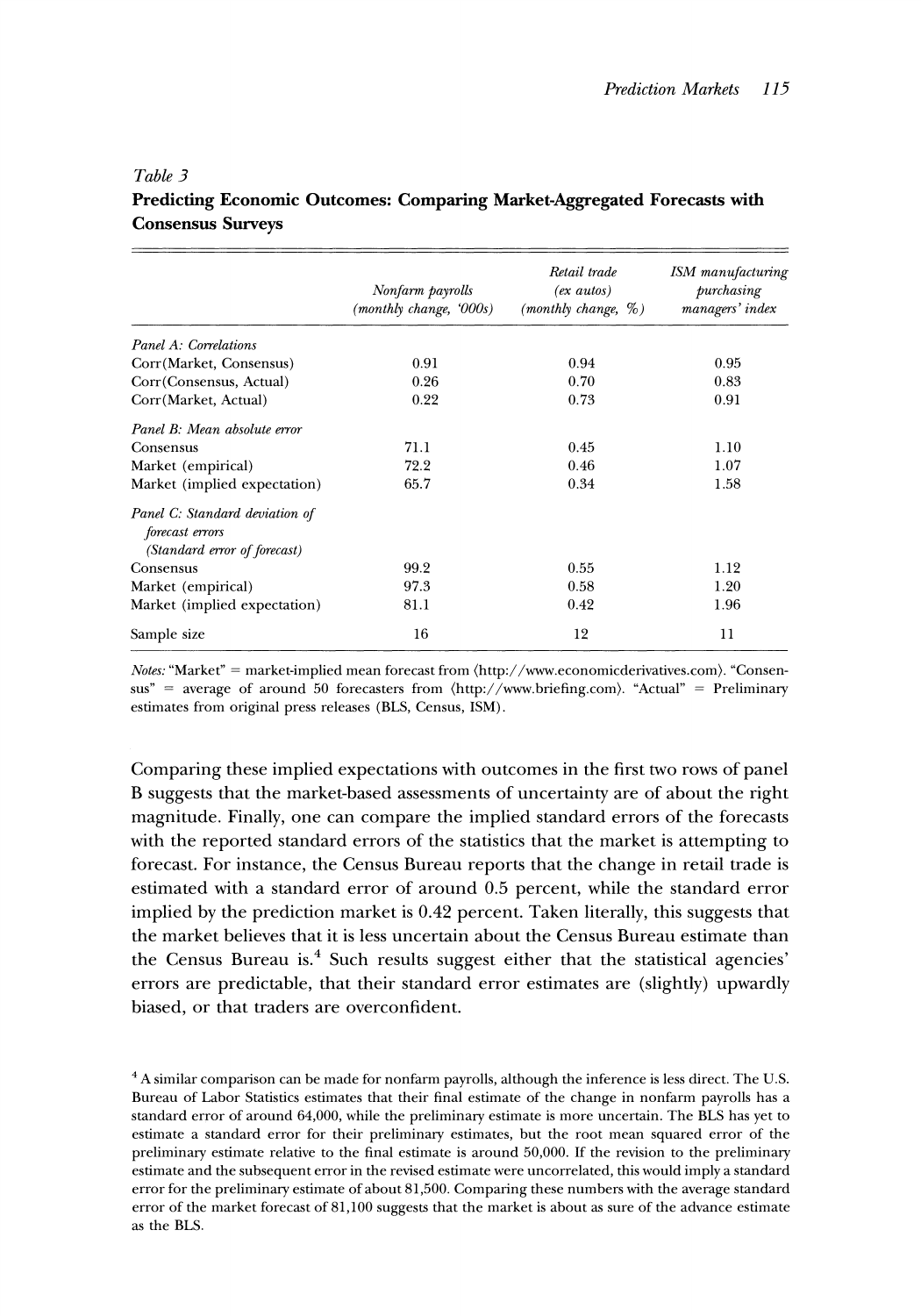

*Figure 4*  **2003 California Gubernatorial Election** 

Source: Prices collected electronically every four hours by David Pennock.

#### **Possibilities for Arbitrage**

Prediction markets appear to present few opportunities for arbitrage. There are several ways of looking for arbitrage opportunities: whether prices for similar contracts can be arbitraged across different exchanges or different securities; whether predictable patterns in the movement of the prices allow for arbitrage; and whether arbitrageurs might be able to exploit predictable deviations from rationality.

Figure 4 shows the bid and ask prices on a contract that paid \$100 if Schwarzenegger was elected California's governor in 2003, sampling data on bid and ask prices from two online exchanges every four hours. M'hile both sets of data show substantial variation, they co-move very closely, and opportunities for arbitrage (when the bid price on one exchange is higher than the ask on another), are virtually absent.

The pricing of families of related securities tends to be internally consistent. For example, Figure *5* shows the prices of several securities launched by Tradesports that paid off if weapons of mass destruction were found in Iraq by May, June, July or September 2003. Their prices moved closely together in a way that suggested that the prices of each contract digested similar information at close to the same time.

In most cases, the time series of prices in these markets does not appear to follow a predictable path, and simple betting strategies based on past prices appear to yield no profit opportunities; for example, Leigh, Wolfers and Zitzewitz (2003) demonstrate this point for the aforementioned Tradesports "Saddam Security." However, there is also some evidence that this small-scale market responded to news about Iraq with a slight lag relati\e to deeper financial markets. Tetlock (2004) surveys a wide range of data from Tradesports, finding that their financial contracts are largely efficiently priced.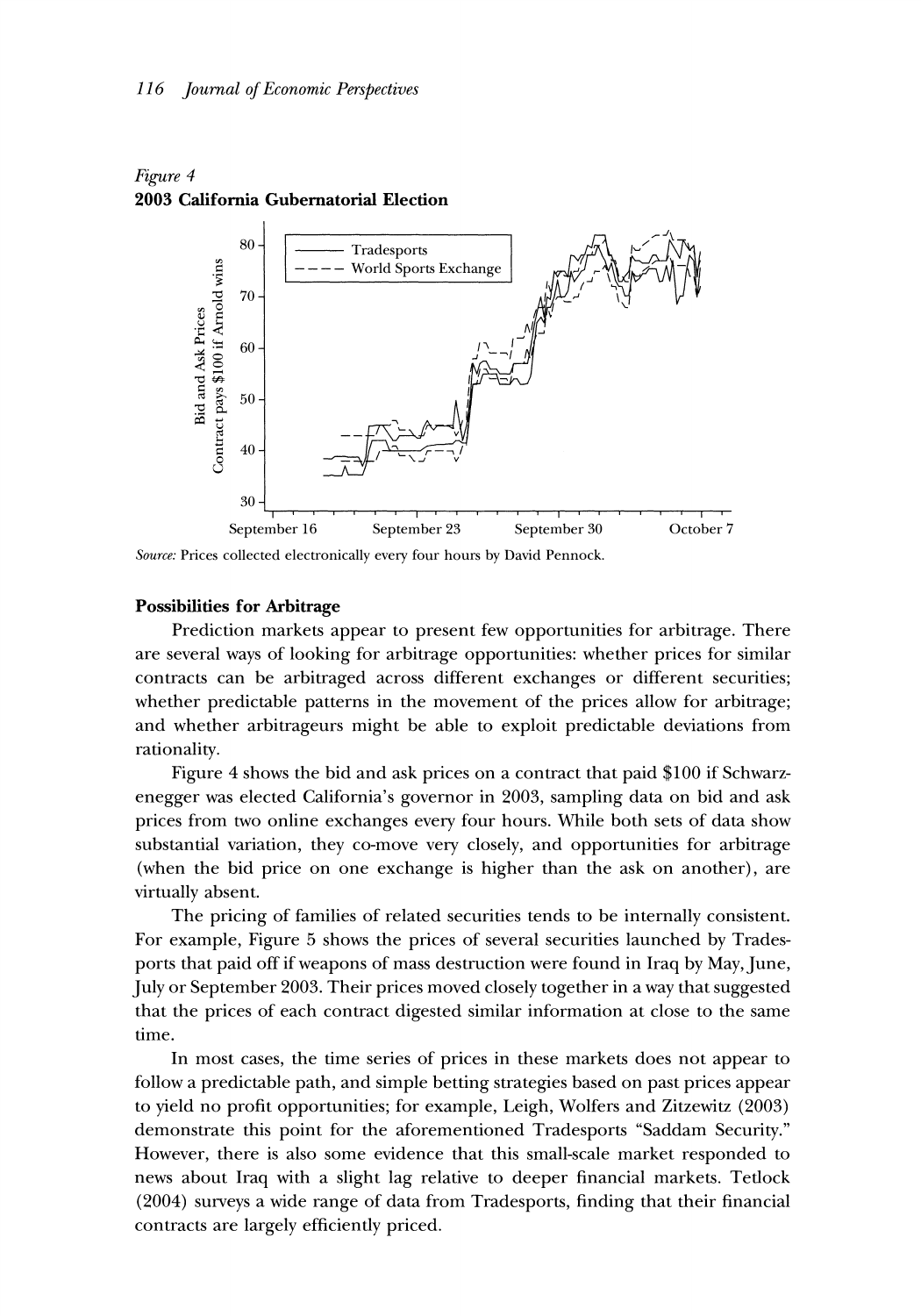

*Figure 5*  **Will Weapons of Mass Destruction be Discovered in Iraq?** 

Prediction markets do seem to display some of the deviations from perfect rationality that appear in other financial markets. There is substantial evidence from psychology and economics suggesting that people tend to overvalue small probabilities and undervalue near certainties. For example, there is a well-known "favorite-long shot bias" in horse races (for example, discussed in this journal by Thaler and Ziemba, 1988), in which bettors tend to overvalue extreme long shots and thus receive much lower returns for such bets, an effect that is offset by somewhat higher (albeit still negative) returns for betting on favorites. The "volatility smile" in options refers to a related pattern in financial markets (Bates, 1991; Rubenstein, 1994), which involves overpricing of strongly out-of-the-money options and underpricing of strongly in-the-money options (relative to their future values or their ex-ante values from the Black-Scholes option pricing formula).<sup>5</sup> These experiences suggest that prediction markets may perform poorly at predicting small probability events.

An example of this kind of miscalibration comes from financial variables that trade on Tradesports. Table 4 reports the bid and ask prices in the prediction market for a contract that will pay \$100 if the Standard and Poor's 500 index finishes 2003 in a certain range. For comparison, one can look at the actual prices of December S&P options traded on the Chicago Mercantile Exchange. We used the method discussed in Leigh, Wolfers and Zitzewitz (2003) to translate the financial market prices into prices for a security comparable to the Tradesports contract. Comparing Tradesports prices with the actual option prices in Chicago suggests that the extremely unlikely (high and low) outcomes for the S&P 500 are

 $<sup>5</sup>$  Ait-Sahalia, Wang and Yared (2001) argue that the conclusion of miscalibration is less clear cut in this</sup> context, because these prices may be driven by small likelihoods of extreme price changes.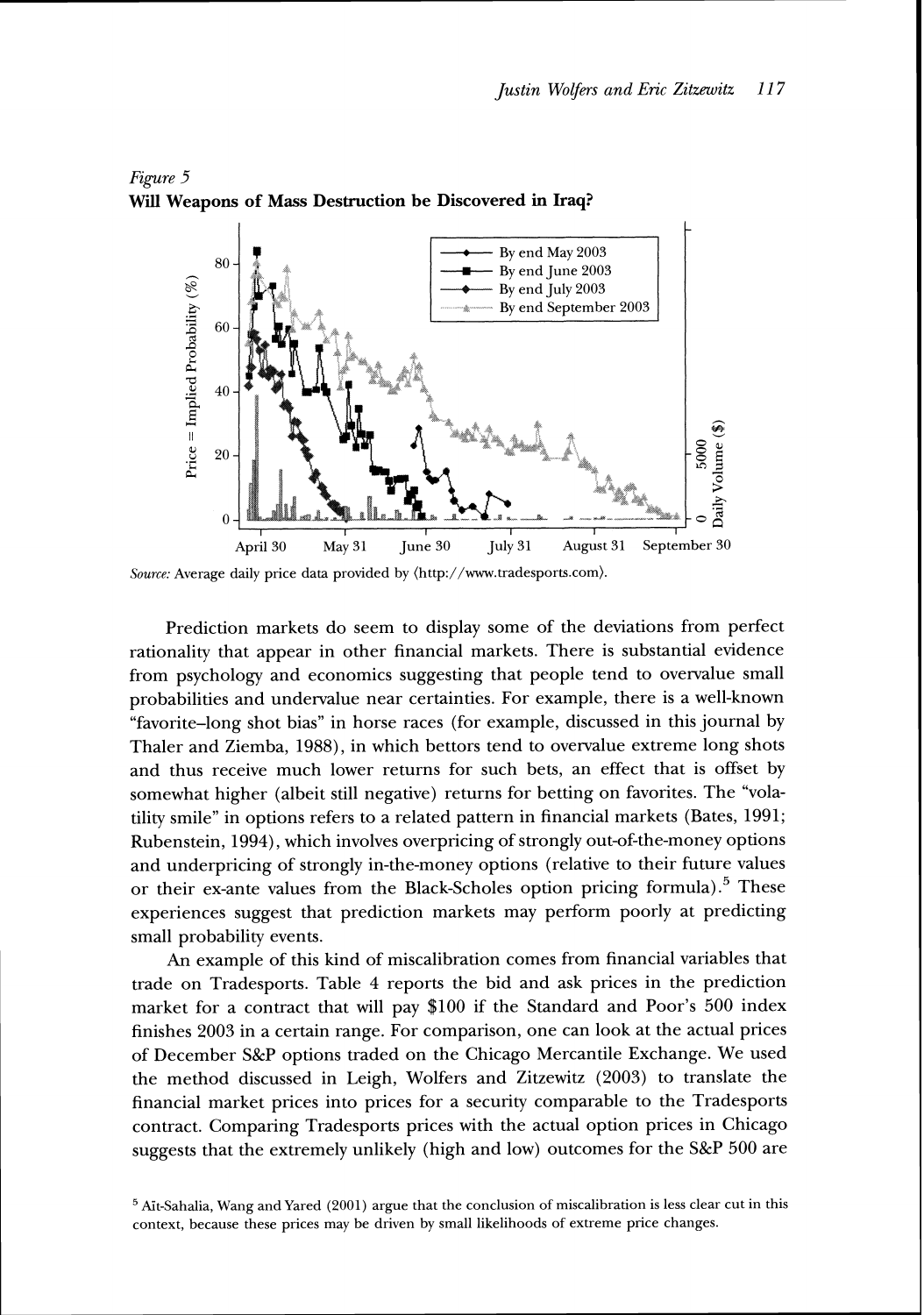#### *Table 4*

## **Price of Standard and Poor's Future Price Securities on Tradesports versus Actual Prices from the Chicago Mercantile Exchange**

*(mark~t close, Julj 23, 2003)* 

| Price on Tradesports           |     |     |                                                     |  |
|--------------------------------|-----|-----|-----------------------------------------------------|--|
| S&P level on December 31, 2003 | Bid | Ask | Estimated price from actual<br>December S&P options |  |
| 1200 and over                  | 2   | 6   | 2.5                                                 |  |
| 1100 to 1199                   | 11  | 16  | 13.2                                                |  |
| 1000 to 1099                   | 28  | 33  | 33.3                                                |  |
| 900 to 999                     | 25  | 30  | 30.5                                                |  |
| 800 to 899                     | 14  | 19  | 13                                                  |  |
| 700 to 799                     | 3   | 8   | 5                                                   |  |
| 600 to 699                     | 4   | 7   | 2                                                   |  |
| Under 600                      | 5   | 8   |                                                     |  |
| S&P level on July 23, 2003     |     | 985 |                                                     |  |

*Notes:* Prices given in first two columns are for a security that pays \$100 if S&P finishes 2003 in given range. Prices in third column are estimated from actual option settlement prices using the method in Leigh, Wolfers, and Zitzewitz (2003), adjusting for the 13-day difference in expiry date.

relatively overpriced on Tradesports. In fact, the price differences implied a (small) arbitrage opportunity that persisted for most of summer 2003 and has reappeared in 2004. Similar patterns existed for Tradesports securities on other financial variables like crude oil, gold prices and exchange rates. This finding is consistent with the long-shot bias being more pronounced on smaller-scale exchanges.

Another behavioral bias reflects the tendency of market participants to trade according to their desires, rather than objective probability assessments. Strumpf (2004) provides evidence that certain New York gamblers are more likely to bet the Yankees, while Forsythe, Reitz and Ross (1999) provide evidence that individual traders buy and sell in political markets in a manner correlated with their party identification. Even so, as long as marginal trades are motivated by profits rather than partisanship, prices will reflect the assessments of (unbiased) profit motive. Thus far, there is little evidence that these factors yield systematic unexploited profits.

A further possible limitation of prediction market pricing arises if speculative bubbles drive prices away from likely outcomes. Traditional markets may be subject to bubbles because of constraints on short selling and because investors will be reluctant to commit a large share of their wealth to an arbitrage opportunity, since if the mispricing does exist, it may grow worse before it gets better (Shleifer and Vishny, 1997). Since prediction markets typically impose no restrictions on short selling, and the markets are sufficiently small-scale that it is unlikely that informed investors will be capital constrained, the scope for bubbles might be more limited. It is impossible to make any serious attempt at describing the frequency of bubbles in the data we have so far. However, through September 2003, we suspected a bubble in the Tradesports security on whether Hillary Clinton would win the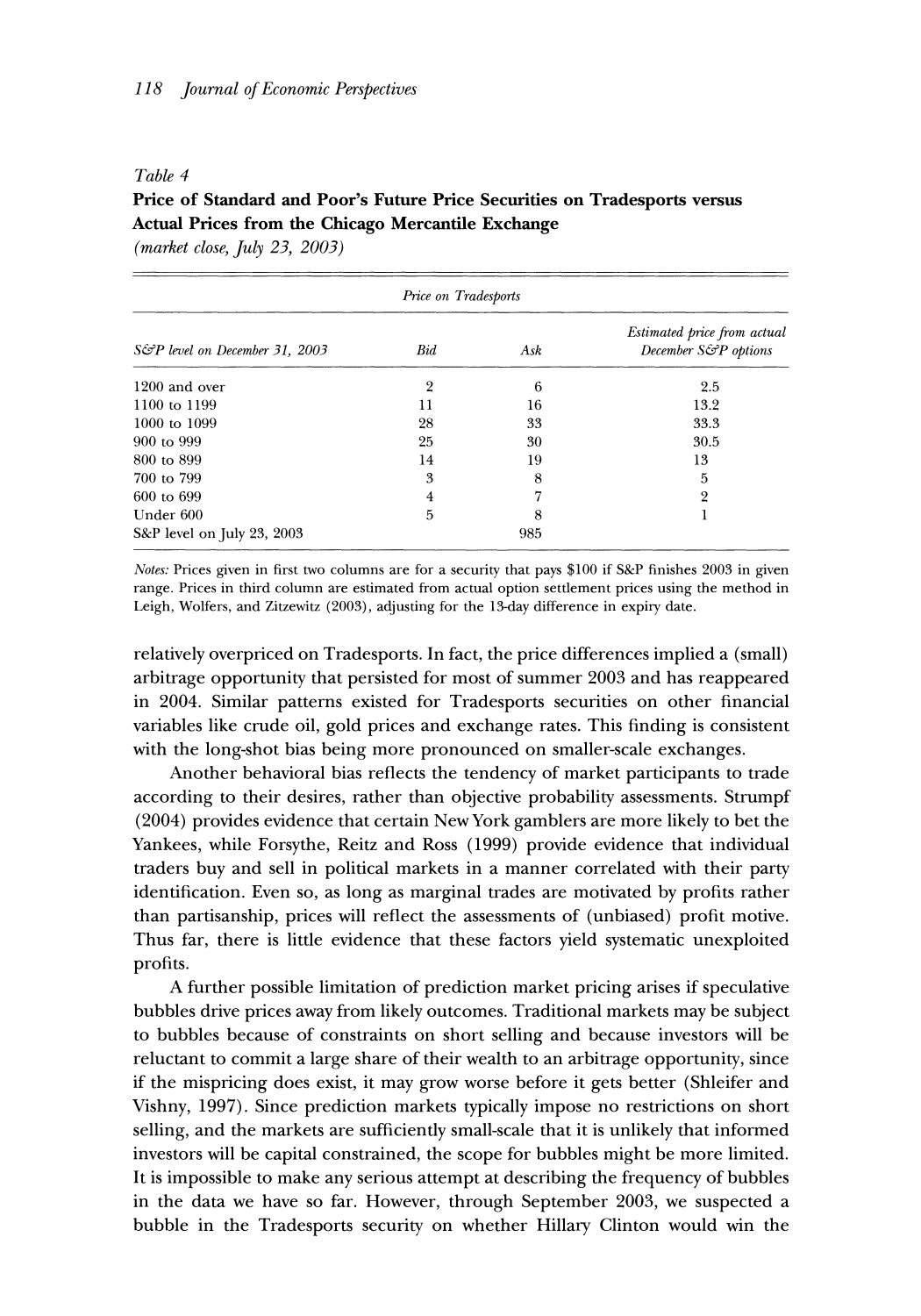Democratic nomination. Our suspicions were based on her public statements that she was not a candidate and the tenor of discussion among traders, which seemed to indicate that trading was being driven by expectations of future price movements rather than by fundamentals. Equally, these high prices may have reflected those with access to campaign insiders who knew more about her state of mind than we did.

Empirically, the best that we can say is that the performance of past markets at predicting the future has been, on average, pretty good, whether or not specific markets were in some cases distorted by biases or bubbles. Laboratory experiments hold out the possibility of learning more about bubbles, as it is possible for the experimenter to know the "true price" and, hence, to observe deviations. Plott and Sunder (1982, 1988) have set up extremely simple examples in which bubble-like behavior occurs in simple prediction markets. At the same time, bubbles in experimental markets often burst and give way to more rational pricing.

#### **Can Event Markets Be Easily Manipulated?**

The profit motive has usually proven sufficient to ensure that attempts at manipulating these markets were unsuccessful. There have been several known attempts at manipulation of these markets, but none of them had much of a discernible effect on prices, except during a short transition phase.<sup>6</sup> For example, Wolfers and Leigh (2002) report candidates betting on themselves at long odds to create a "buzz," while Strumpf (2004) placed random \$500 bets on the Iowa Electronic Markets to trace their effect. In a similar vein, Camerer (1998) attempted with little effect to manipulate betting on horse races by canceling large wagers at the last moment. Clearly, the extent to which markets are manipulable depends-at least in part-on how thin the markets are.

It was feared that the DARPA markets would create the opportunity for a terrorist to profit from an act of terrorism or an assassination. With respect to the DARPA markets, this concern may have been misplaced, both because the proposed markets were unlikely to have included terrorism or assassination contracts in the first place, and because the small scale of these markets means that terrorists would not have been able to earn much relative to the presumed going rate for an assassination. An alternative view holds that such trade is actually a good thing to the extent that trading ultimately reveals previously secret information about the intentions of terrorist groups. That said, if terrorists are sophisticated enough to place bets in futures markets, surely they can do so with standard futures contracts on oil prices, by selling short stock in insurance companies or the entire stock market and the like. Indeed, rumors have circulated widely that there was unusual trading in options on United and American Airlines stock in the week prior to the attacks of September 11, 2001. A careful analysis by Poteshman (2004) found little evidence to support these rumors, suggesting that if terrorists did profit from their

 $6$  In their companion paper in this issue, Rhode and Strumpf document that attempts at manipulation in early twentieth-century political markets were typically unsuccessful.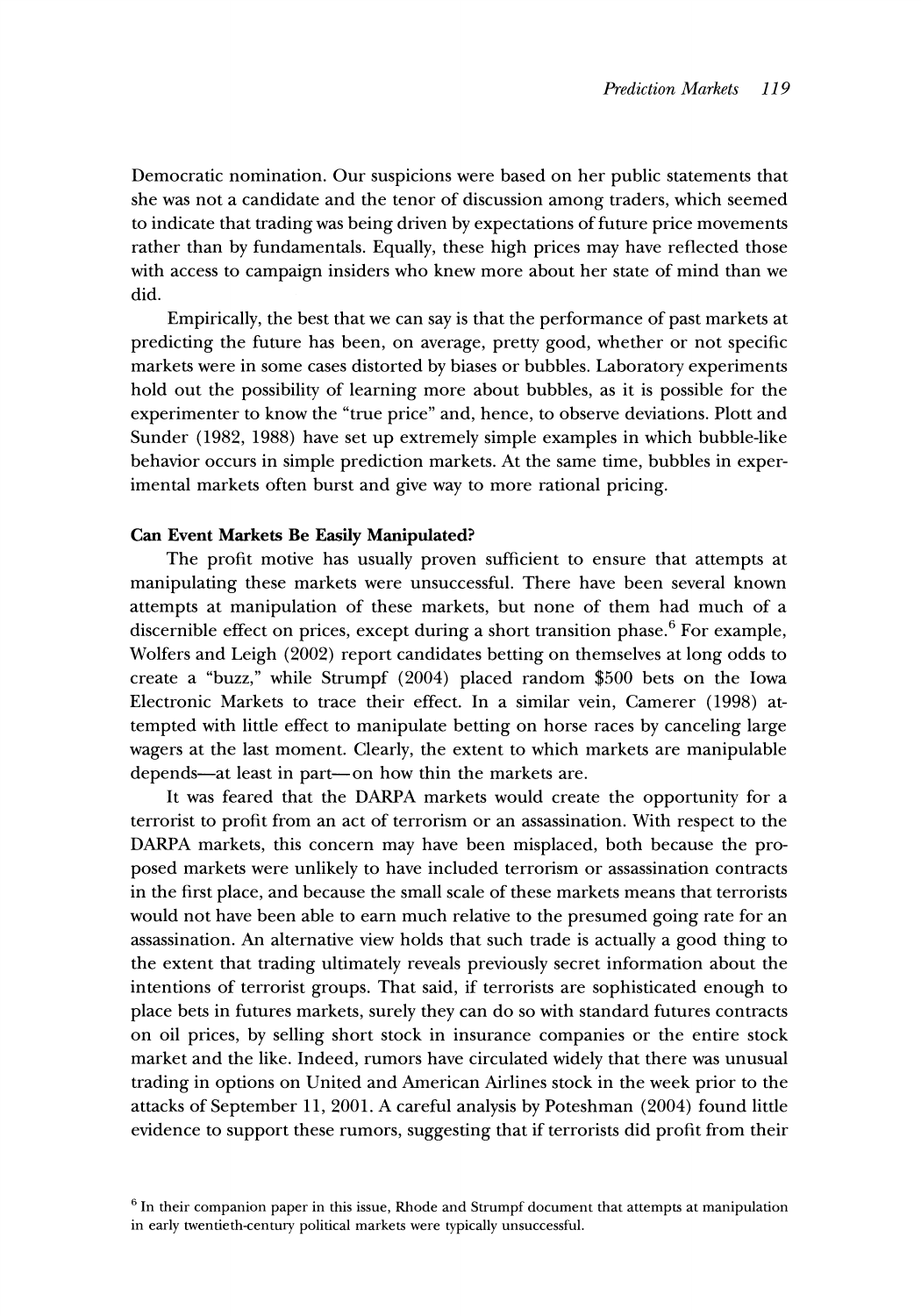actions, they neither left a noticeable footprint nor needed a prediction market to do so.

### **Market Design**

The success of prediction markets, like any market, can depend on their design and implementation. Some of the key design issues include how buyers are matched to sellers, the specification of the contract, whether real money is used and whether a diversity of information exists in a way that provides a basis for trading. We consider these issues in turn.

In most prediction markets, the mechanism that matches buyers to sellers is a continuous double auction, with buyers submitting bids and sellers submitting asking prices, and with the mechanism executing a trade whenever the two sides of the market reach a mutually agreeable price. However, the new prediction markets in announcements of economic statistics operate more like the pari-mutuel systems that are common in horse-race betting. In a pari-mutuel system, all of the money that is bet goes into a common pot and is then divided among the winners (after subtracting transaction costs). Many prediction markets are also augmented by market makers who announce willingness to buy and sell at a certain range of prices; similarly, most sports bets are placed with bookmakers who post prices. Finally, while these mechanisms are relatively useful for simple markets, Hanson (2003) has proposed the use of market scoring rules to allow for simultaneous predictions over many combinations of outcomes. Instead of requiring separate markets for each combination of possible outcomes, traders effectively bet that the sum of their errors over all predictions will be lower.

For a prediction market to work well, contracts must be clear, easily understood and easily adjudicated. For example, we don't see contracts like "Weapons of Mass Destruction are not in Iraq," but rather contracts specifying whether such weapons will have been found by a certain date. This requirement for clarity can sometimes turn out to be complex. In the 1994 U.S. Senate elections, the Iowa markets proposed what looked to be a well-specified market, with contracts paying according to the number of seats won by each party. The day after the election (and while votes were still being counted in some jurisdictions), Senator Richard Shelby (D-Alabama) switched sides to become a Republican. As another example, in the course of Ortner's (1998) internal prediction market on whether a software project would be delivered to the client on schedule, the client changed the deadline.

One intriguing question is how much difference it makes whether prediction markets are run with real money or with some form of play money. Legal restrictions on gambling have led some groups like NewsFutures.com to adopt play money exchanges, with those who amass the largest play-fortunes eligible for prizes. Prices on play and real-money exchanges are not linked by arbitrage: in August 2003, for example, George W. Bush was a 67 percent favorite to win reelection on real-money exchanges, but was a 50-50 bet on NewsFutures. However, we do not yet have sufficient comparative data to know the extent to which money makes pre-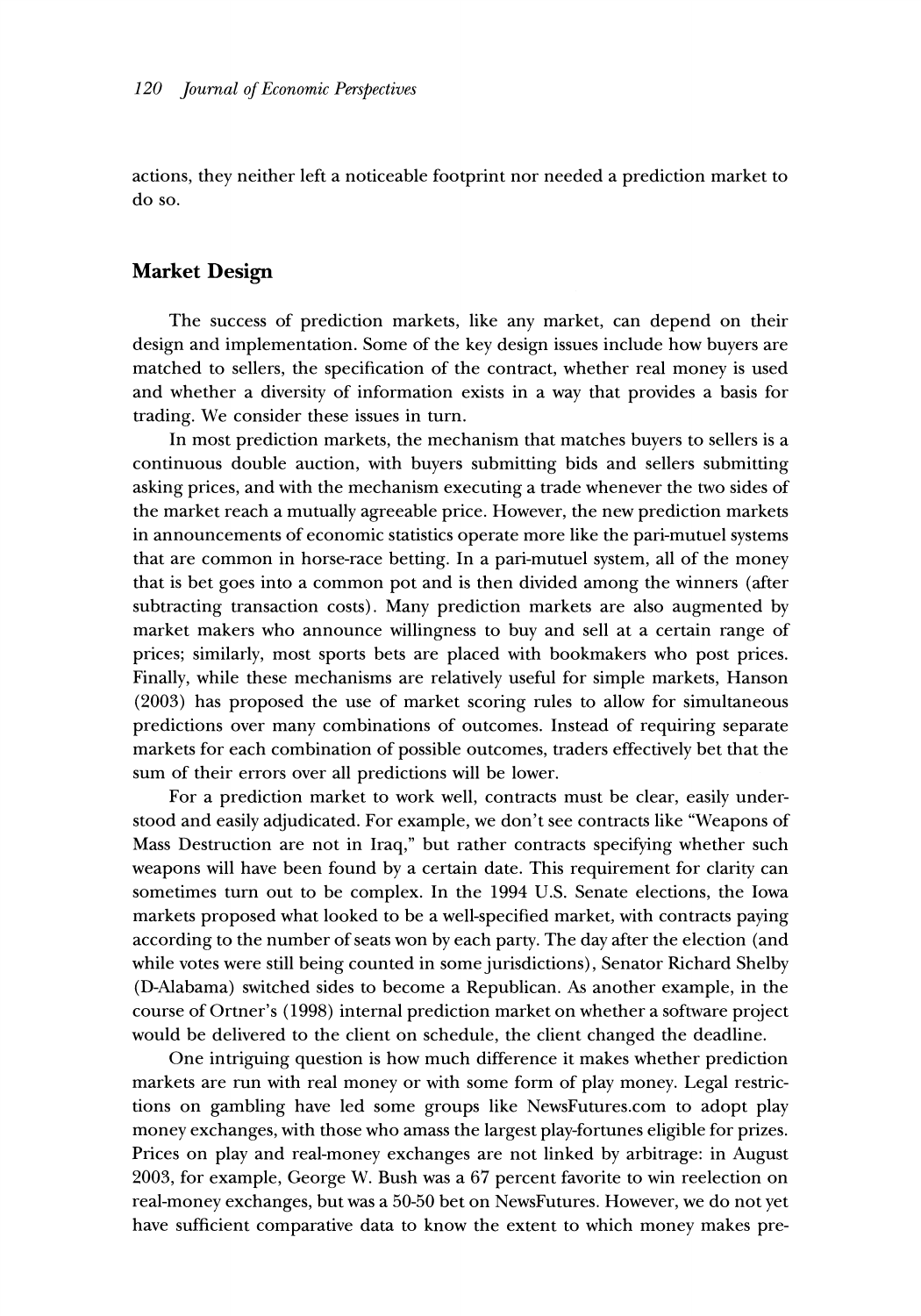dictions more accurate. Indeed, it has been argued that the play money exchanges may even outperform real-money exchanges because "wealth" can only be accumulated through a history of accurate prediction. In a suggestive experiment, Servan-Schreiber, Wolfers, Pennock and Galebach (2004) compared the predictive power of the prices from real-money and play-money exchanges over the 2003 NFL football season, finding that both yielded predictions that were approximately equally accurate. Interestingly, both sets of prices also outperformed all but a dozen of 3,000 people in an online contest and also easily outperformed the average assessments of these "experts." One practical advantage of play money contracts is that they offer more freedom to experiment with different kinds of contracts. On "play money" exchanges, such as Foresight Exchange, one often sees quite loosely worded "contracts" such as that a "scientific study will conclude that astrology is a statistically significant predictive method to describe an individual's personality traits."

Even well-designed markets will fail unless a motivation to trade exists.' Most prediction markets are not large enough to allow hedging against specific risks. However, the "play money" exchanges and sports gambling industry both suggest that it may be possible to motivate (small-scale) trading simply through the thrill of pitting one's judgment against others, and being able to win a monetary prize may sharpen this motivation. Trade also requires some disagreement about likely outcomes. Disagreement is unlikely among fully rational traders with common priors. It is more likely when traders are overconfident in the quality of their private information or their ability to process public information or when they have priors that are sufficiently different to allow them to agree to disagree.

These insights suggest that some prediction markets will work better when they concern events that are widely discussed, since trading on such events will have higher entertainment value and there will be more information on whose interpretation traders can disagree. Ambiguous public information may be better in motivating trade than private information, especially if the private information is concentrated, since a cadre of highly informed traders can easily drive out the partly informed, repressing trade to the point that the market barely exists. Indeed, attempts to set up markets on topics where insiders are likely to possess substantial information advantages have typically failed. For instance, the Tradesports contracts on the next Supreme Court retirement or the future of the papacy have generated very little trade, despite the inherent interest in these questions. Trade can also be subsidized either directly or indirectly by adding noise trades into the market, which provides the potential to profit from trading.

Finally, the power of prediction markets derives from the fact that they provide incentives for *truthful revelation,* they provide incentives for research and *information*  discovery, and the market provides an algorithm for *aggregating opinions*. As such, these markets are unlikely to perform well when there is little useful intelligence to aggregate or when public information is selective, inaccurate or misleading. Fur-

 $^7$  The inflation futures market on the Coffee, Sugar, and Cocoa Exchange is a case in point; this market generated little volume, ultimately failing.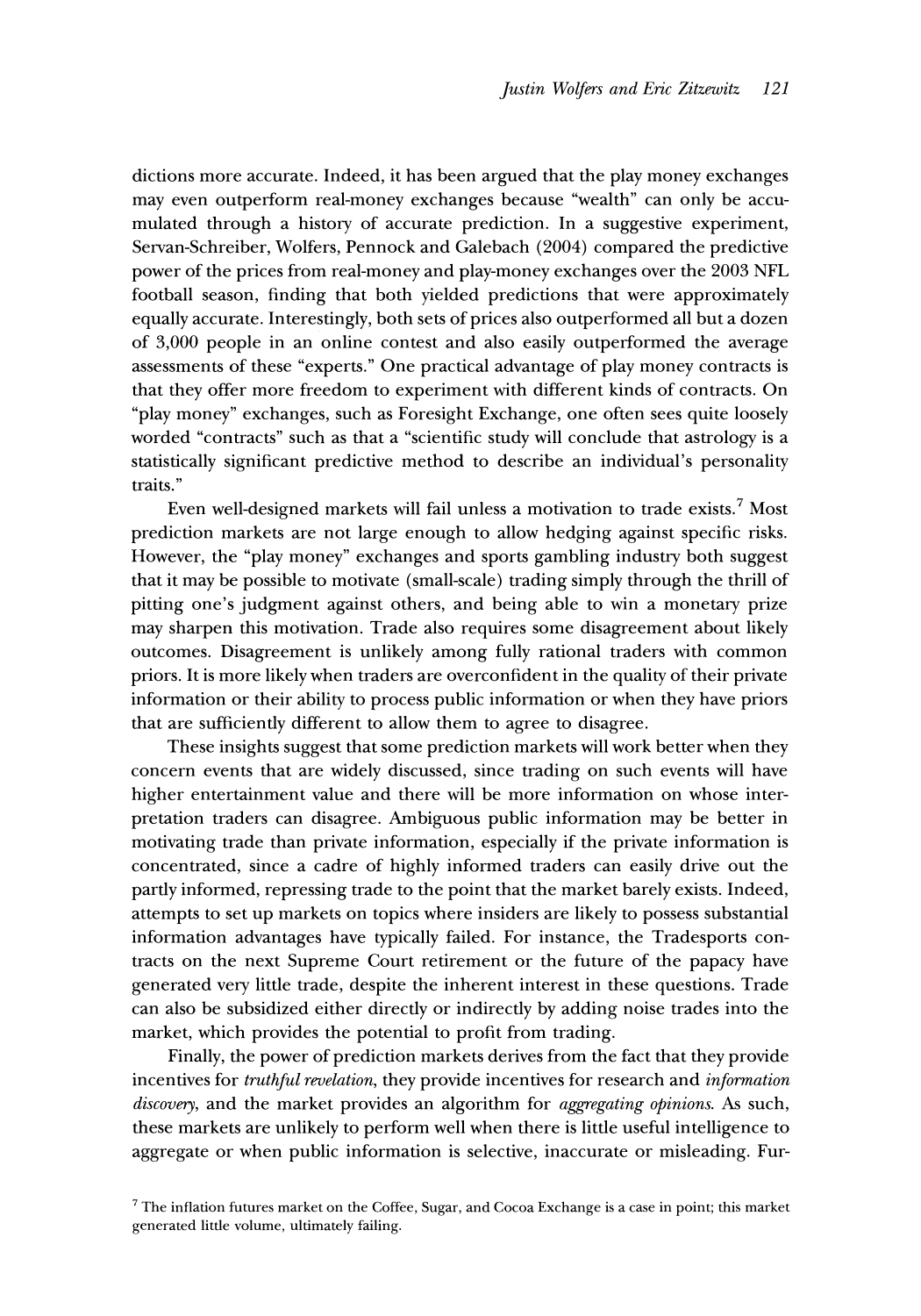ther, the weights that markets give to different opinions may not be an improvement on alternative algorithms where the accuracy of pundits is directly observable. For example, the public information on the probability of weapons of mass destruction in Iraq appears to have been of dubious quality, so it is perhaps unsurprising that both the markets were as susceptible as general public opinion to being misled.

#### **Making Inferences from Prediction Markets**

How might economists use the results from prediction markets in subsequent analysis? The most direct form of inference involves using these predictions directly. For instance, in their experiments at Hewlett Packard, Chen and Plott (2002) elicited expectations of future printer sales, which were of direct interest for internal planning purposes.

Some analyses have tried to link the time series of expectations elicited in prediction markets with time series of other variables. For instance, in Leigh, Wolfers and Zitzewitz (2003), we interpreted movements in the Saddam Security as an index for the risk of war and interpreted the comovement with the oil price shown in Figure 2 as a causal relationship, concluding that war led to a \$10 per barrel increase in oil prices. A similar analysis suggested that equity prices had built in a 13 percent war discount. Applying a similar methodology, Slemrod and Greimel (1999) linked the price of a Steve Forbes security in the 1996 Republican primary market with a rising interest rate premium on municipal bond prices, because Forbes's signature issue was a "flat tax" that would have eliminated the tax exemption for municipal bond interest. As with any regression context, one must be cautious before inferring that these correlations reflect causation and consider the issues of reverse causation, omitted variables, statistical significance, functional form and the like.

It seems quite possible to design prediction market contracts so that they would bring out the connection between an event and other variables. For instance, in 2002, we could have floated two securities, one paying *\$P* if Saddam were ousted in a year, where  $P$  is the future oil price, with the purchase price refunded otherwise, and another that paid *\$P* if Saddam remains in power, again refunding the purchase price. The difference in the equilibrium price of these two securities can be interpreted as the market's expectation of the effect of ousting Saddam on oil prices. This inference does not require researchers to wait until sufficient variation in the political situation has accrued for a regression to be estimated. Moreover, changes in the market's beliefs about how ousting Saddam would affect oil prices can be directly measured through such a conditional market.

Very few of these contingent markets have been constructed, although this year's Iowa Electronic Market on the 2004 presidential election is instructive. Table **3** shows the prices of a series of contracts that are standard index contracts that pay a penny for each percentage of the two-party popular vote won by each party, but are contingent in that the contract pays out only if the Democratic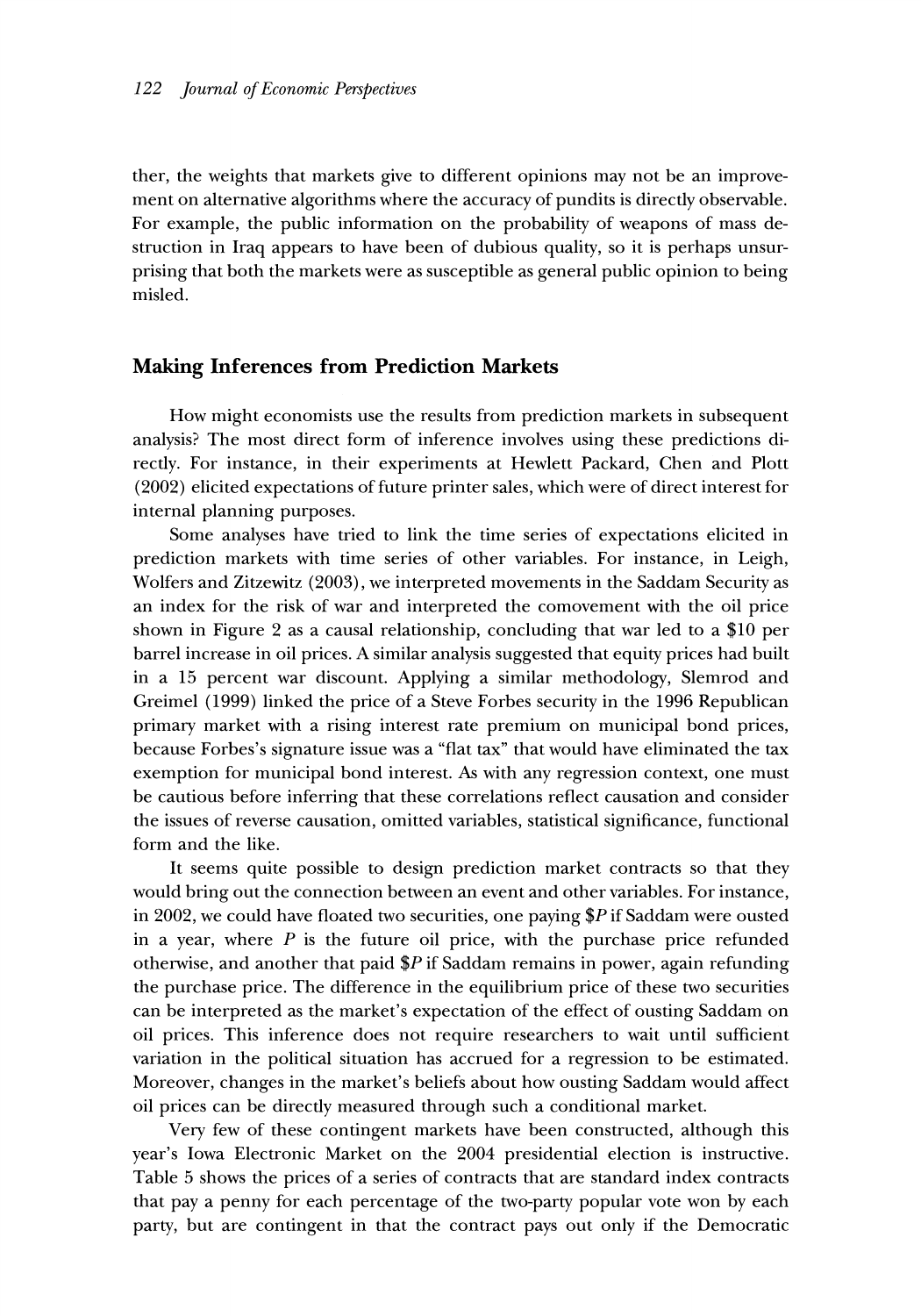## *Table* **5 Contingent Markets: 2004 Presidential Election**

*(contracts pay according to uote share, conditional on the Democratic nominee)* 

| <b>Contract Pays</b><br>Conditional on<br>Specific Democratic | Democratic Candidate<br>Vote Share<br>(Contract Price, \$) | Republican Vote Share<br>Against this Candidate<br>(Contract Price, \$) | Implied Prob. this<br>Candidate Wins<br>Nomination | Expected Share of<br>Popular Vote if<br>Nominated |
|---------------------------------------------------------------|------------------------------------------------------------|-------------------------------------------------------------------------|----------------------------------------------------|---------------------------------------------------|
| Candidate                                                     | А                                                          | В                                                                       | $C = A + B$                                        | $D = A/C$                                         |
| John Kerry                                                    | \$0.344                                                    | \$0.342                                                                 | 68.6%                                              | $50.1\%$                                          |
| John Edwards                                                  | \$0.082                                                    | \$0.066                                                                 | 14.8%                                              | 55.4%                                             |
| Howard Dean                                                   | \$0.040                                                    | \$0.047                                                                 | $8.7\%$                                            | 46.0%                                             |
| <b>Wesley Clark</b>                                           | \$0.021                                                    | \$0.025                                                                 | $4.6\%$                                            | 45.7%                                             |
| <b>Other Democrats</b>                                        | \$0.015                                                    | \$0.017                                                                 | $3.2\%$                                            | 46.9%                                             |

*Notes:* Columns A and B show the prices of contracts that pay a penny for each percentage of the two-party popular vote won by Democrats or Republicans respectively, conditional on picking the winner of the Democratic nomination. (Contracts pay \$0 if the selected candidate does not win the Democratic nomination.)

Source: Closing prices January 29, 2004, Iowa electronic markets.

nominee is also successfully predicted. These contracts pay nothing if the nominee is not correctly predicted.

Because the Democratic and Republican shares of the two-party vote must sum to one, a portfolio containing contracts tied to both the Democratic and Republican vote shares, but conditional on Kerry winning the nomination, will definitely pay \$1 if Kerry wins the primary and \$0 otherwise. Implicitly then, this market embeds a winner-take-all market on the Democratic primary race, and adding the prices shown in columns A and B yields the prices of these synthetic securities that represent the probability that any specific candidate wins the Democratic nomination (shown in column C). The final column calculates the implied expected vote share for each candidate, if that candidate were to win the nomination, by deflating the cost of the Democratic vote share contract conditional on that candidate by the probability of that candidate actually winning the nomination. Hanson (1999) has called these contingent markets "decision markets," arguing that these expectations should be used to guide decision making. As such, delegates to the Democratic convention interested in selecting the strongest candidate would simply compare the ratios in the final column and, accordingly, vote for John Edwards. Berg and Reitz (2003) make a related argument using data from the 1996 Republican nomination race.

While we are optimistic that these data on contingent prediction markets can be used to inform decision making, some care is required. In making statements about the comovement of two variables, social scientists have long struggled to distinguish correlation from causation, and these decision markets do not resolve this issue. One could imagine that traders hold a frequentist view of probability and that they price the securities in Table 5 by simply inventing hundreds of possible scenarios, and prices simply reflect average outcomes across these scenarios. An econometrician running regressions based on these hundreds of scenarios would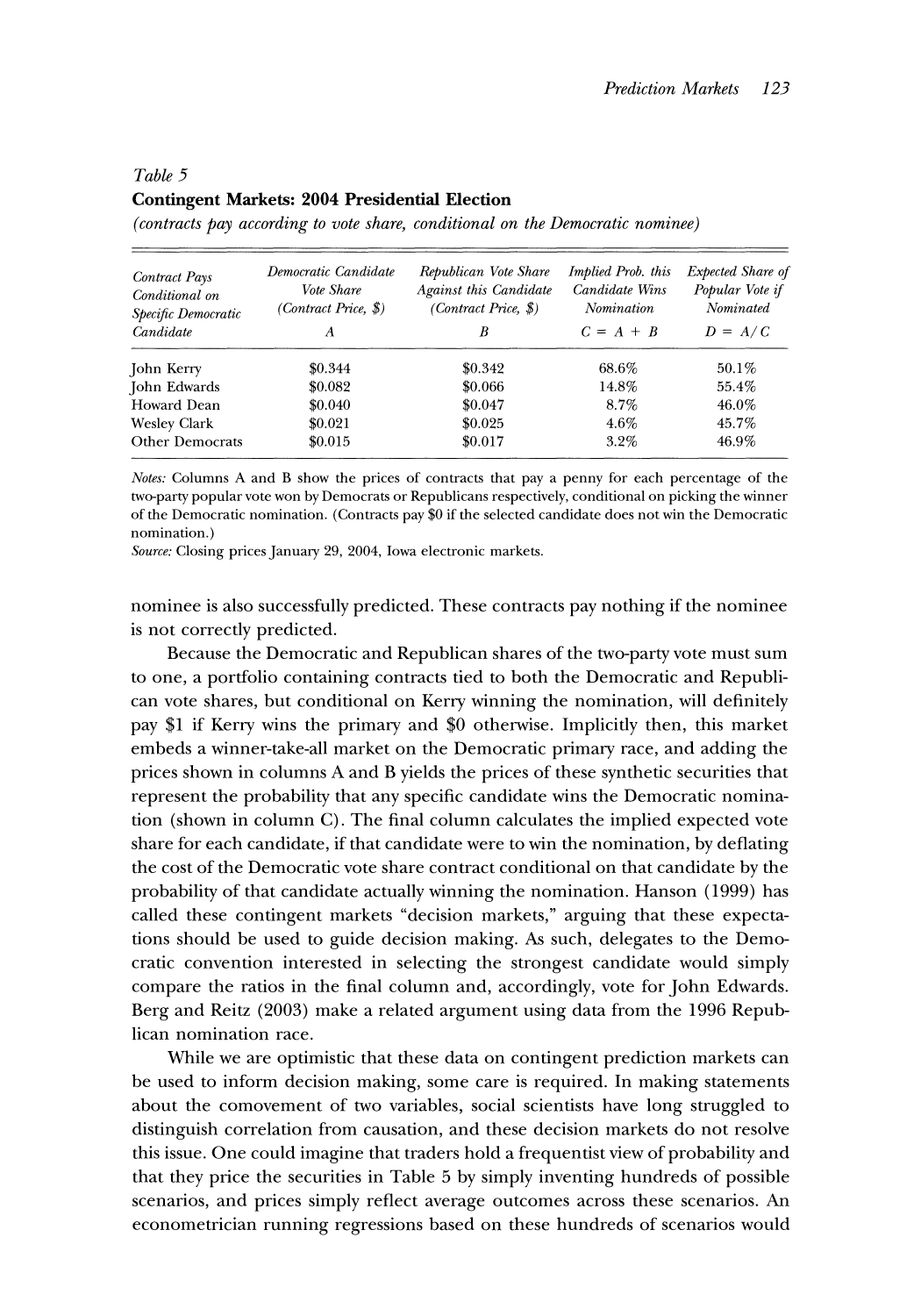note a robust correlation between Edwards winning the nomination and the Democrats winning the presidency. But a careful econometrician would be reluctant to infer causation, noting that there are important "selection effects" at play, as the scenarios in which Edwards wins the nomination are not random. For example, the markets may believe that Edwards will not win the nomination unless Southern Democrats become energized, but if this does happen, it is likely that Edwards will win both the nomination and the presidency. Alternatively, with Kerry viewed as the likely nominee, Edwards may be perceived as a possible nominee only if he shows himself to be a politician of extraordinary ability, overcoming Kerry's early lead in the delegate count. If so, it also seems likely that a candidate of such extraordinary ability would win the general election. Or Edwards might be perceived as thin-skinned and likely to drop out of the race if it appears that the Democratic party is unlikely to win the White House. As such, the relatively high price of the Edwards-Democratic security may reflect either something about Edwards' ability or the selection effects that lead him to win the nomination.

Just as econometricians often deal with selection effects by adding another equation that explicitly models the selection process, there is a prediction market analog-floating another contract that prices the variables driving the selection of Democratic candidates. For example, adding a contract that pays off if a candidate drops out of the nomination race early would allow an assessment of the extent to which prices of contingent contracts are being driven by that specific selection mechanism, thereby yielding a more accurate indication of candidate ability. But since many key traits of candidates may be unobservable, or difficult to capture in a contract that would attract trading, it may be impossible to rely fully on contingent markets to guide voters to the candidate with the greatest vote-winning potential.<sup>8</sup>

These relatively simple contingent markets, as well as more complex combinatorial markets, are as yet virtually untested and a useful focus for further research. There may be important and interesting applications in domains where selection problems are minimal.

#### **Innovative Future Applications?**

Prediction markets are extremely useful for estimating the market's expectation of certain events: simple market designs can elicit expected means or probabilities, more complex markets can elicit variances, and contingent markets can be used to elicit the market's expectations of covariances and correlations, although as with any estimation context, further identifying assumptions are required before a causal interpretation can be made. The research agenda on these markets has reflected an interplay between theory, experiments and field research, drawing on

<sup>&</sup>lt;sup>8</sup> Furthermore, it is worth noting that the incentives to manipulate a contract rise with its use in decision making, and the apparent failure of the past manipulation attempts mentioned above do not guarantee that it would fail in this context.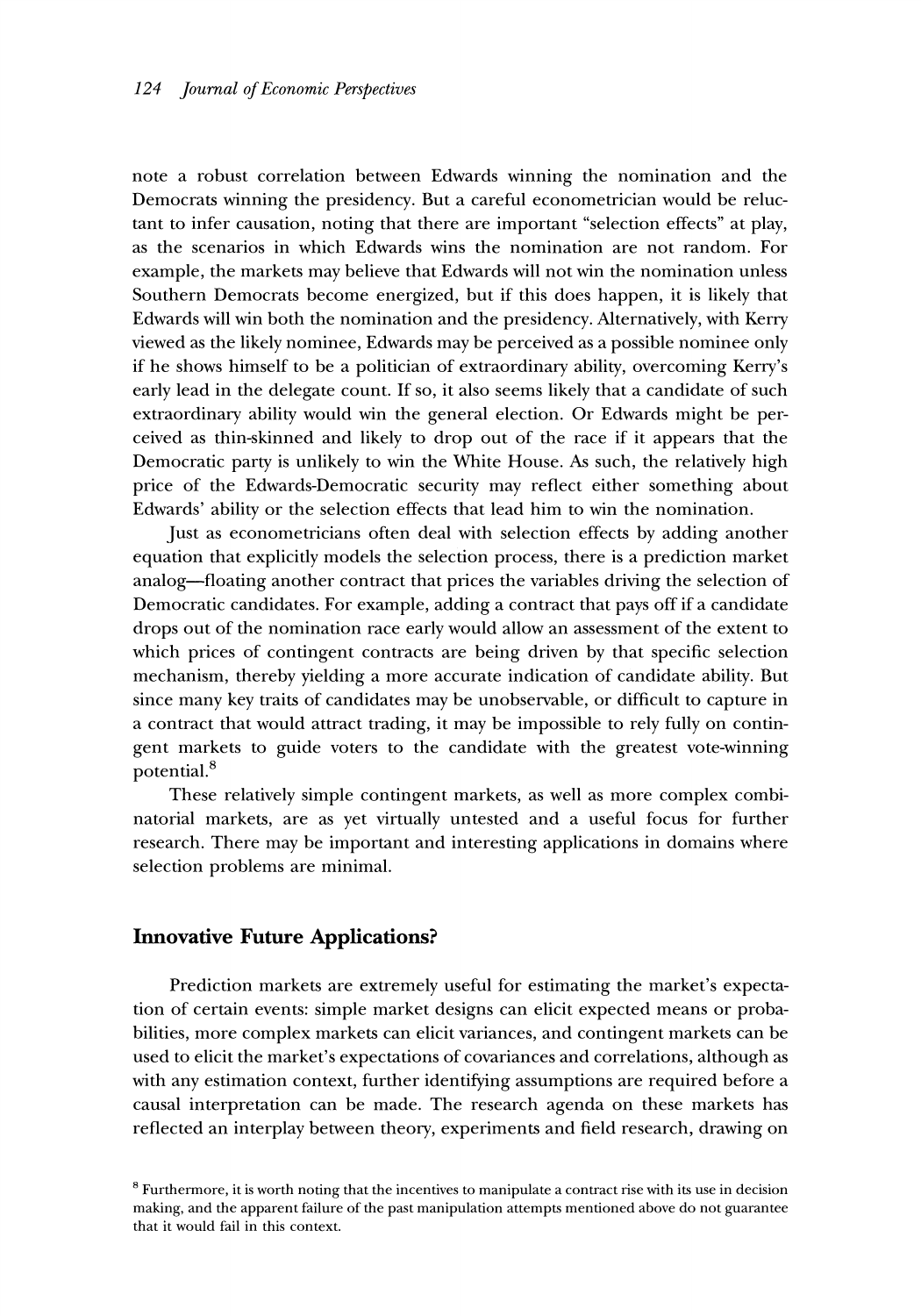scholars from economics, finance, political science, psychology and computer science. This research program has established that prediction markets provide three important roles: 1) incentives to seek information; 2) incentives for truthful information revelation; and **3)** an algorithm for aggregating diverse opinions. Current research is only starting to disentangle the extent to which the remarkable predictive power of markets derives from each of these forces.

Prediction markets doubtless have their limitations, but they may be useful as a supplement to the other relatively primitive mechanisms for predicting the future like opinion surveys, politically appointed panels of experts, hiring consultants or holding committee meetings. We are already seeing increasing interest in these markets in the private sector, with the experiments at Hewlett Packard now being supplemented with new markets on pharmaceuticals and the likely success of future technologies on NewsFutures.

DARPA's ill-fated attempt at establishing a Policy Analysis Market ultimately failed. However, it seems likely that private-sector firms will continue to innovate and to create new prediction markets, so policymakers will still be able to turn to prediction markets run by firms like Tradesports, Net Exchange, Incentive Markets and NewsFutures. It may be a sensible political outcome to have these event markets run by publicly regulated, private-sector firms. Nonetheless, to the extent that the valuable information generated by trade in these markets is not fully internalized into the profits earned by these private firms, prediction markets may be underprovided.

**The authors would like to thank David Pennock, Emile Servan-Schreiber of NewsFutures,** *David Dempsq and John Delanq of Tradesports, Alison Fealq and Oliver Frankel of Goldman Sachs and George Neumann of IEM for help with data. Thanks to Kay-Yut Chen, Robin Hanson, Andrew Leigh, Betsey Stevenson, Timothy Taylor, Hal Varian, Craig Yee and William Ziemba for stimulating discussions. Doug Geyser, Mike Goelzer, Chris Lion, Paul Reist, Erik Snowberg and Ravi Pillai provided outstanding research assistance.* 

#### **References**

**kt-Sahalia, Yacine, Yubo Wang and Francis Yared.** 2001. "Do Options Markets Correctly Price the Probabilities of Movement of the Underlying Asset?" *Journal of Econometrics*. 102:1, pp. 67-110.

**Athanasoulis, Stefano, Robert Shiller and Eric van Wincoop.** 1999. "Macro Markets and Financial Security." *Economic Policy Review.* 5:1, pp. 21- 39.

**Bates, David.** 1991. "The Crash of '87: Was it Expected? The Evidence from Options Markets." *Journal of Finance.* 46:3, pp. 1009-044.

**Berg, Joyce and Thomas Rietz.** 2003. "Prediction Markets as Decision Support Systems." *Information Systems Frontiers.* 5:1, pp. 79- 93.

**Berg, Joyce, Robert Forsythe, Forrest Nelson and Thomas Rietz.** 2001. "Results from a Dozen Years of Election Futures Markets Research," in *Handbook ofExperimrntalEconomic Results.* Charles Plott and \'ernon Smith, eds. Amsterdam: Elsevier, forthcoming.

Camerer, Colin. 1998. "Can Asset Markets be Manipulated? A Field Experiment with Race